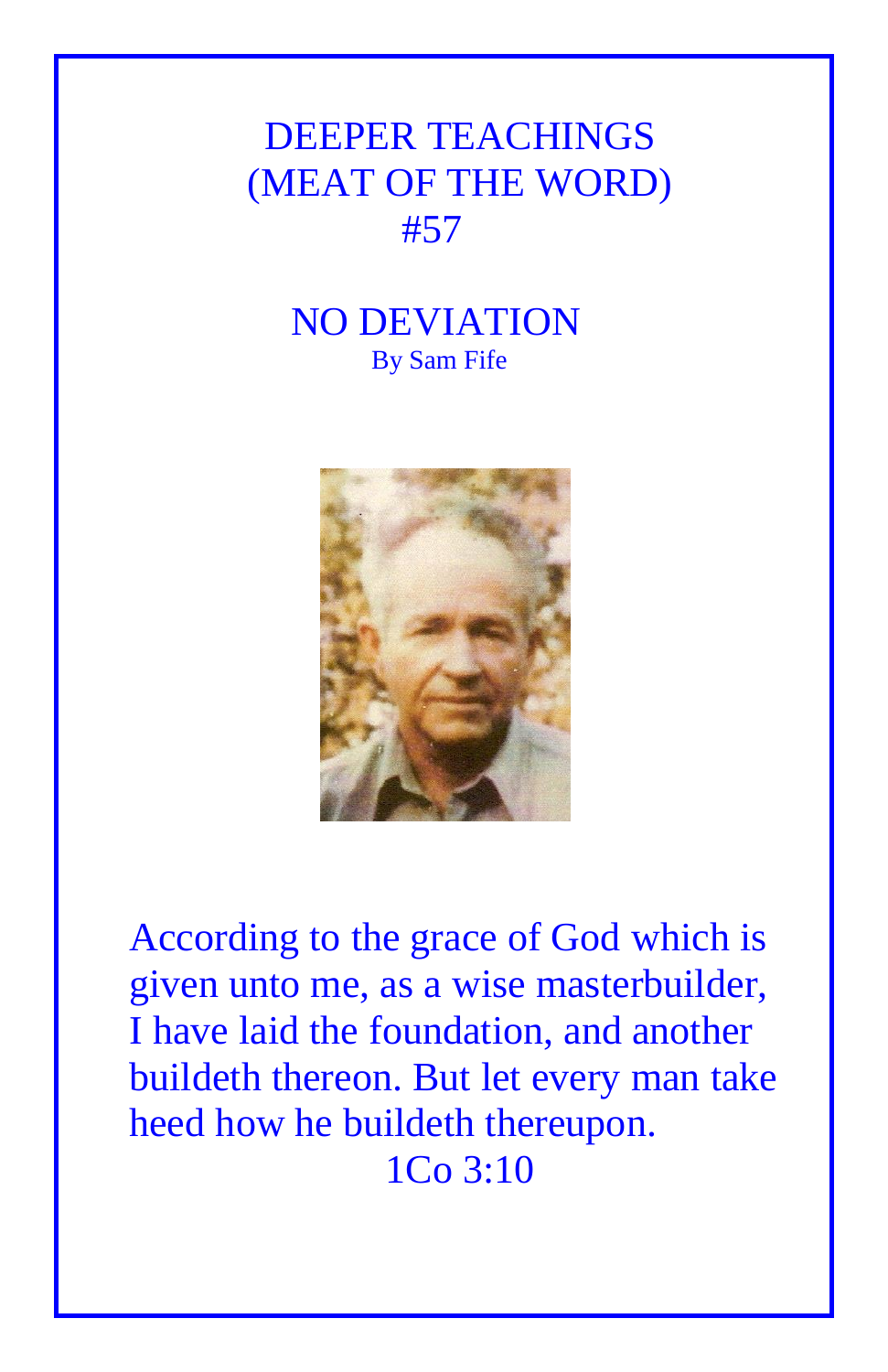## **NO DEVIATION by Sam Fife**

**Gen 12:1** Now the LORD had said unto Abram, Get thee out of thy country, and from thy kindred, and from thy father's house, unto a land that I will show thee: 2 And I will make of thee a great nation, and I will bless thee, and make thy name great; and thou shalt be a blessing: 3 And I will bless them that bless thee, and curse him that curseth thee: and in thee shall all families of the earth be blessed. 4 So Abram departed, as the LORD had spoken unto him; and Lot went with him: and Abram *was* seventy and five years old when he departed out of Haran. 5 And Abram took Sarai his wife, and Lot his brother's son, and all their substance that they had gathered, and the souls that they had gotten in Haran; and they went forth to go into the land of Canaan; and into the land of Canaan they came. 6 And Abram passed through the land unto the place of Sichem, unto the plain of Moreh. And the Canaanite *was* then in the land. 7 And the LORD appeared unto Abram, and said, Unto thy seed will I give this land: and there built he an altar unto the LORD, who appeared unto him. 8 And he removed from thence unto a mountain on the east of Bethel, and pitched his tent, *having* Bethel on the west, and Hai on the east: and there he built an altar unto the LORD, and called upon the name of the LORD. 9 And Abram journeyed, going on still toward the south. 10 And there was a famine in the land: and Abram went down into Egypt to sojourn there; for the famine *was* grievous in the land. 11 And it came to pass, when he was come near to enter into Egypt, that he said unto Sarai his wife, Behold now, I know that thou *art* a fair woman to look upon: 12 Therefore it shall come to pass, when the Egyptians shall see thee, that they shall say, This *is* his wife: and they will kill me, but they will save thee alive. 13 Say, I pray thee, thou *art* my sister: that it may be well with me for thy sake; and my soul shall live because of thee. 14 And it came to pass, that, when Abram was come into Egypt, the Egyptians beheld the woman that she *was* very fair. 15 The princes also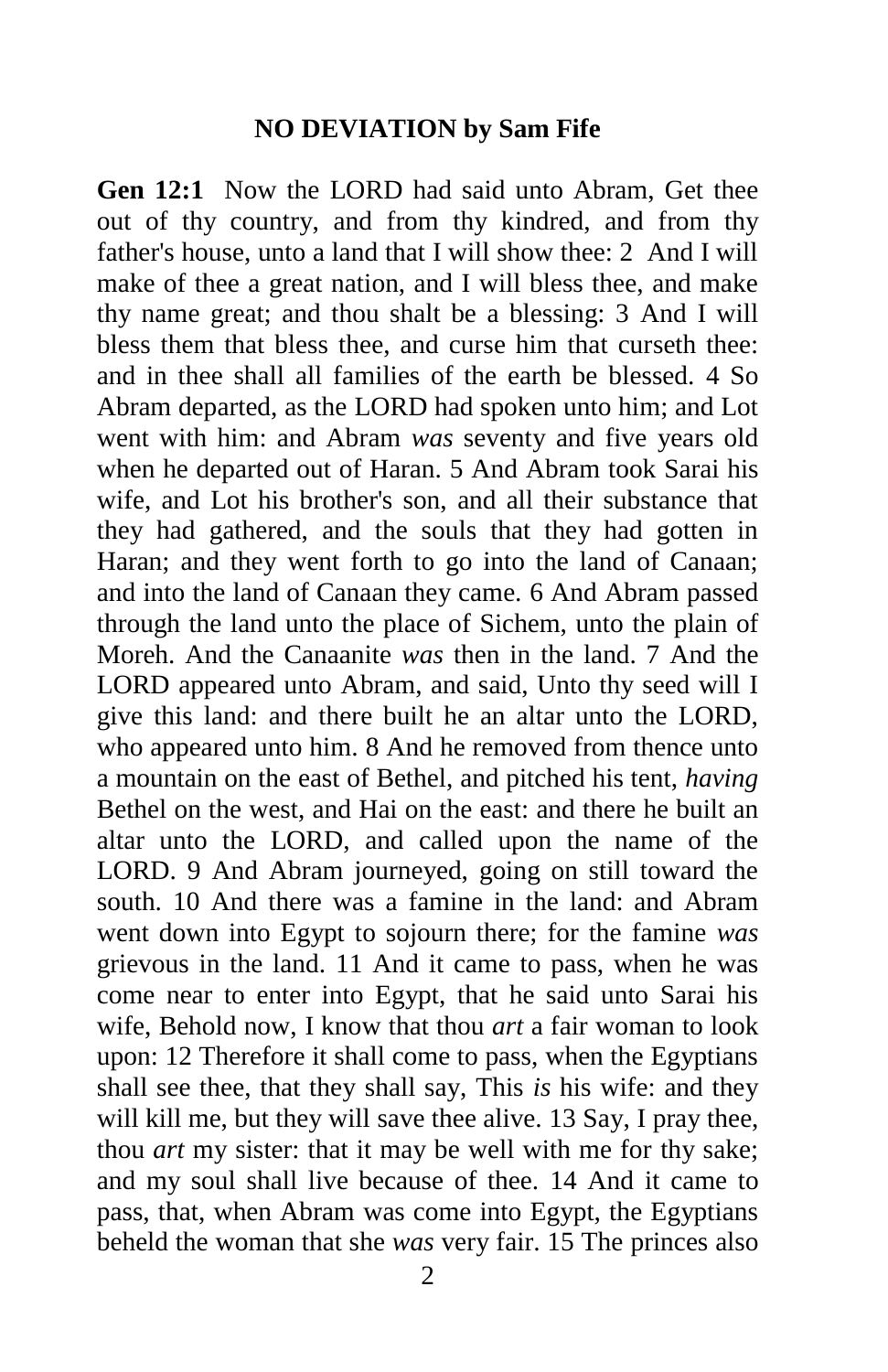of Pharaoh saw her, and commended her before Pharaoh: and the woman was taken into Pharaoh's house. 16 And he entreated Abram well for her sake: and he had sheep, and oxen, and he asses, and menservants, and maidservants, and she asses, and camels. 17 And the LORD plagued Pharaoh and his house with great plagues because of Sarai Abram's wife. 18 And Pharaoh called Abram, and said, What *is* this *that* thou hast done unto me? why didst thou not tell me that she *was* thy wife? 19 Why saidst thou, She *is* my sister? so I might have taken her to me to wife: now therefore behold thy wife, take *her*, and go thy way. 20 And Pharaoh commanded *his* men concerning him: and they sent him away, and his wife, and all that he had.

**Gen 13:1** And Abram went up out of Egypt, he, and his wife, and all that he had, and Lot with him, into the south.

**Gen 20:1** And Abraham journeyed from thence toward the south country, and dwelled between Kadesh and Shur, and sojourned in Gerar. 2 And Abraham said of Sarah his wife, She *is* my sister: and Abimelech king of Gerar sent, and took Sarah. 3 But God came to Abimelech in a dream by night, and said to him, Behold, thou *art but* a dead man, for the woman which thou hast taken; for she *is* a man's wife. 4 But Abimelech had not come near her: and he said, Lord, wilt thou slay also a righteous nation? 5 Said he not unto me, She *is* my sister? and she, even she herself said, He *is* my brother: in the integrity of my heart and innocency of my hands have I done this, 6 And God said unto him in a dream. Yea, I know that thou didst this in the integrity of thy heart; for I also withheld thee from sinning against me: therefore suffered I thee not to touch her. 7 Now therefore restore the man *his* wife; for he *is* a prophet, and he shall pray for thee, and thou shalt live: and if thou restore *her* not, know thou that thou shalt surely die, thou, and all that *are* thine. 8 Therefore Abimelech rose early in the morning, and called all his servants, and told all these things in their ears: and the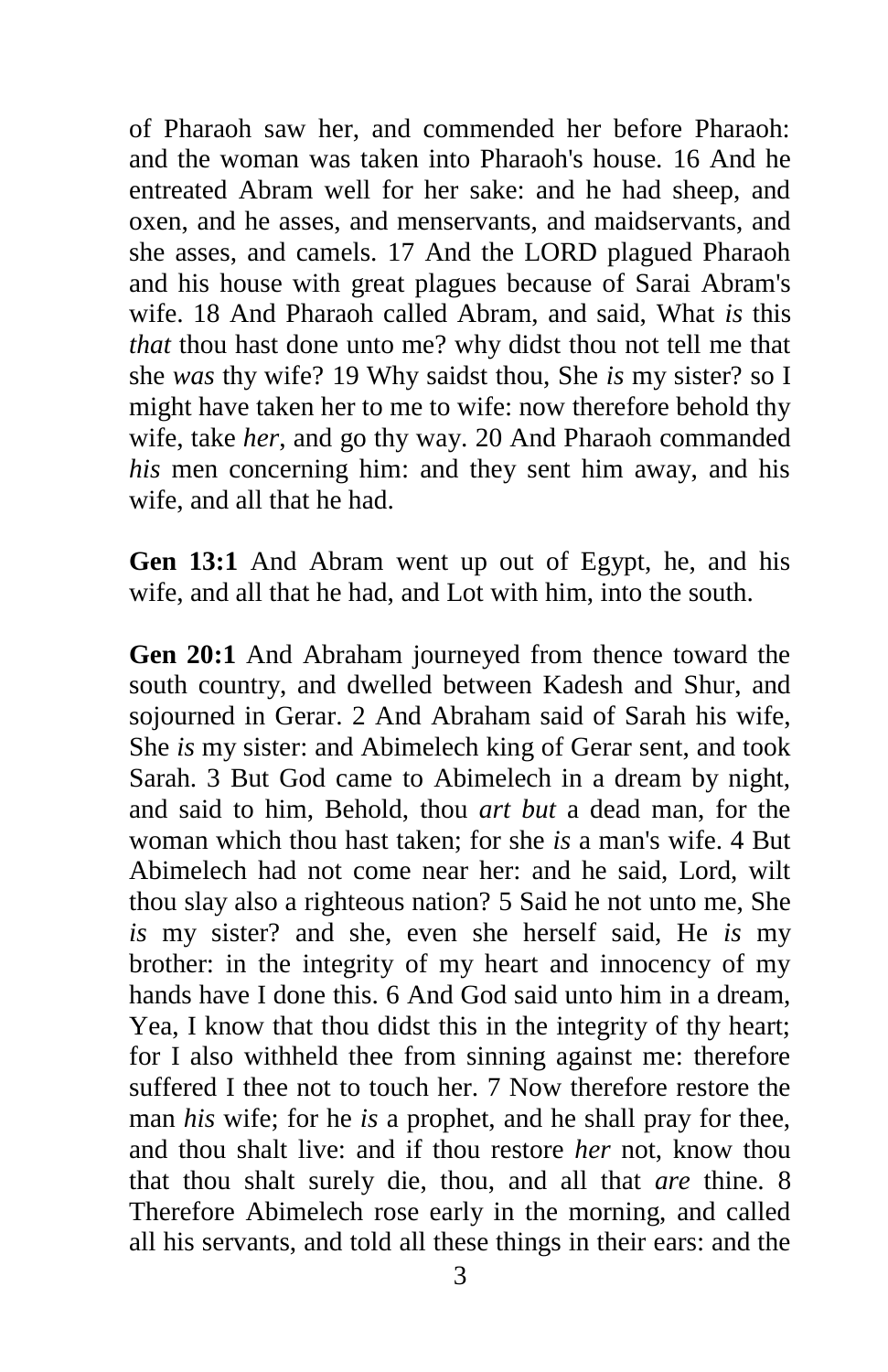men were sore afraid. 9 Then Abimelech called Abraham, and said unto him, What hast thou done unto us? and what have I offended thee, that thou hast brought on me and on my kingdom a great sin? thou hast done deeds unto me that ought not to be done. 10 And Abimelech said unto Abraham, What sawest thou, that thou hast done this thing? 11 And Abraham said, Because I thought, Surely the fear of God *is* not in this place; and they will slay me for my wife's sake. 12 And yet indeed *she is* my sister; she *is* the daughter of my father, but not the daughter of my mother; and she became my wife. 13 And it came to pass, when God caused me to wander from my father's house, that I said unto her, This *is* thy kindness which thou shalt show unto me; at every place whither we shall come, say of me, He *is* my brother. 14 And Abimelech took sheep, and oxen, and menservants, and womenservants, and gave *them* unto Abraham, and restored him Sarah his wife. 15 And Abimelech said, Behold, my land *is* before thee: dwell where it pleaseth thee. 16 And unto Sarah he said, Behold, I have given thy brother a thousand *pieces* of silver: behold, he *is* to thee a covering of the eyes, unto all that *are* with thee, and with all *other*: thus she was reproved. 17 So Abraham prayed unto God: and God healed Abimelech, and his wife, and his maidservants; and they bore *children*. 18 For the LORD had fast closed up all the wombs of the house of Abimelech, because of Sarah Abraham's wife.

**Gen 21:1** And the LORD visited Sarah as he had said, and the LORD did unto Sarah as he had spoken. 2 For Sarah conceived, and bore Abraham a son in his old age, at the set time of which God had spoken to him.

 In our previous articles, this is a great mystery the mystery of a man and a maid, the Lord has been leading us to set forth the glorious truth that, it is in the fulfillment of the God-ordained mystery of a man and a maid in the natural that natural life is created.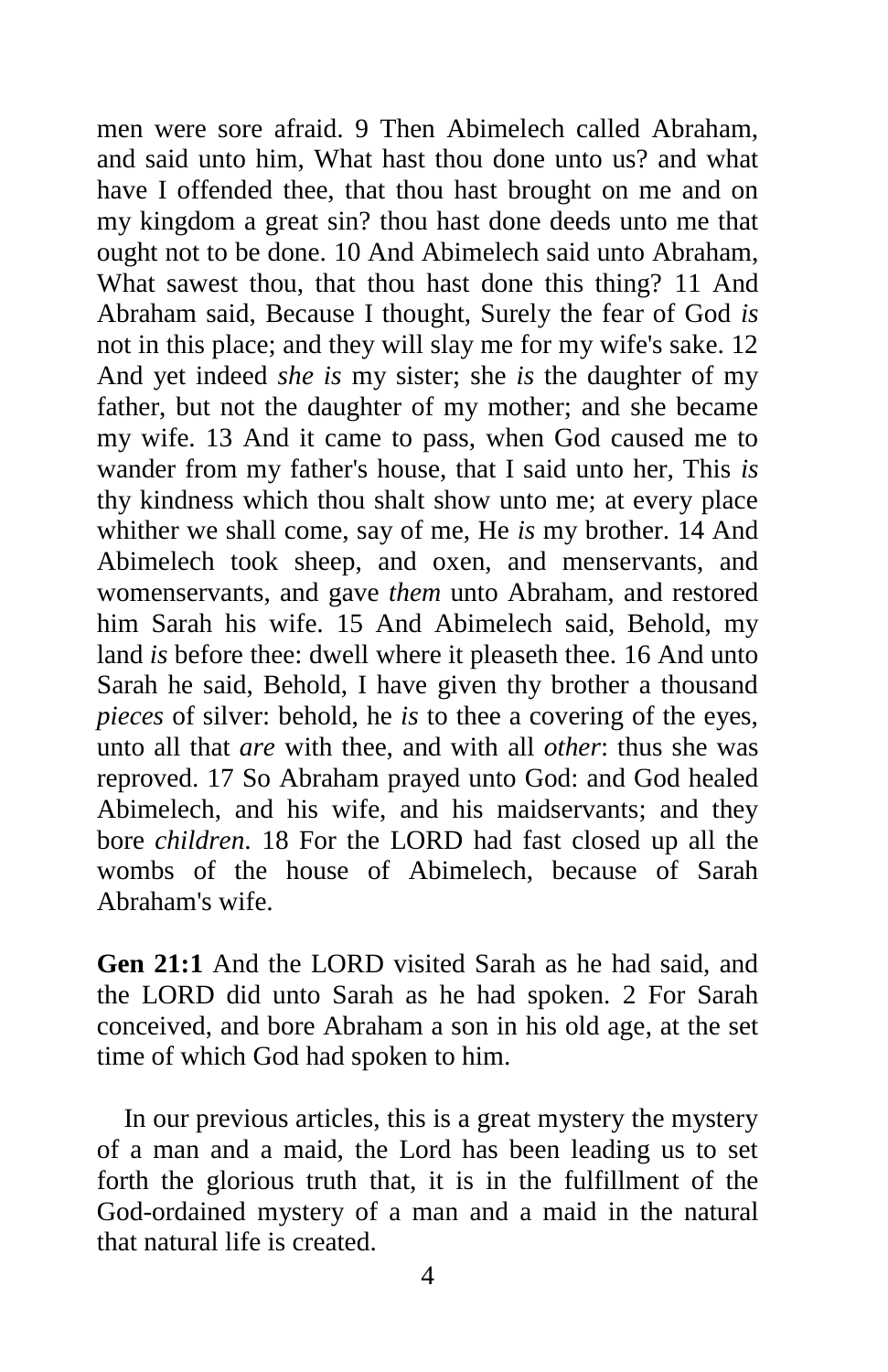We have therefore also pointed out that when Paul in Ephesians, chapter five discusses the great mystery of a man and maid, and their God ordained relationship with one another, and then at the close of his great discussion at the end of the chapter he says he is speaking of the great mystery concerning Christ and his Church, he reveals that it is in the spiritual fulfillment of the great mystery of a man and a maid**,** by Christ in his husband bridegroom ministry and the church, the bride congregation, that incorruptible supernatural life is going to be created. And through this means the manchild through whom Christ shall reign in the millennial age shall be born and grown up and manifested.

 By this we mean it is in walking out the mystery of a man and a maid in the natural, from the time of their first meeting, to the time of their going steady, to the time of their engagement, to the time of the marriage ceremony to the time of the entering into the marriage chamber, and the God ordained marriage bed union. The union in which the bride, in her unreserved submission of her whole being to her husband, as he overshadows her in the marriage bed union, literally draws out of his natural loins the seed of life, which, when planted in her womb, creates a new life and thus a natural manchild is created.

The whole Bible reveals that this type is set before us to proclaim that when God finally finds a many membered husband ministry, and a many membered bride congregation, who will stay together long enough to walk this mystery out in the spirit, every step of the way, and through their doing so an incorruptible immortal manchild life will be created.

 This means walking it out together from the time of their first meeting when they are drawn to one another by what they see in the spirit in one another. To the time of their going steady, this is when the bride congregation no longer runs after every traveling preacher that comes along but settles down to meet steadily several times a week with one husband ministry that God raises up in her midst. To the time of the engagement which is the time when both, the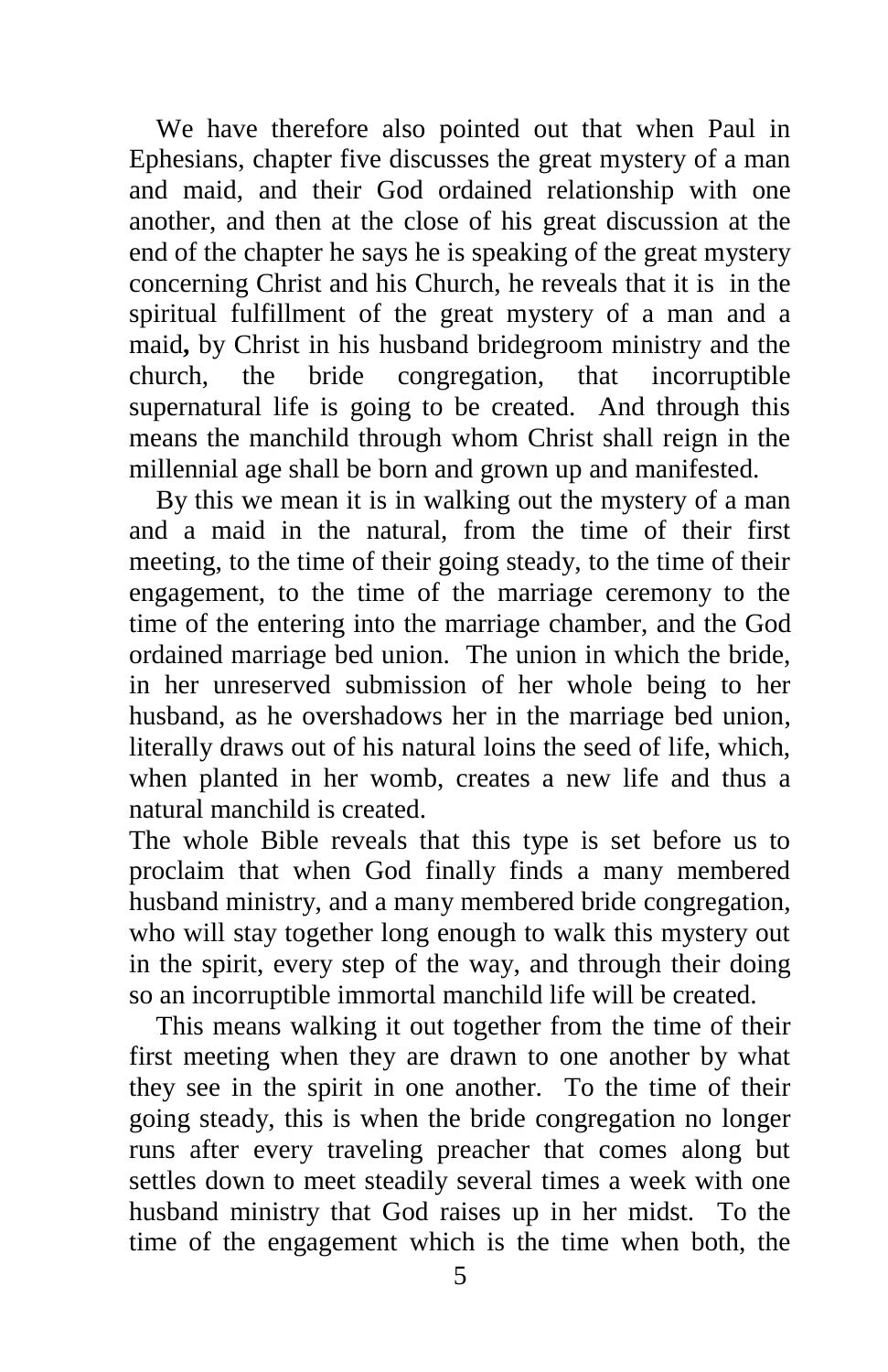ministry and the bride congregation, puts every other man and woman out of their life and decides that this is the bride. and this is the husband that they want to walk this mystery out with to the end.

 To the time of the marriage ceremony, this is when the husband ministry and bride congregation say in their hearts, I take this one for my wedded husband, or wife, before God, until death do us part. The death of our flesh and the birthing of this manchild in us. To the time of the entering into the marriage chamber, and being caught up into that spiritual marriage bed union, by which the wife's loving, unreserved submission of her whole being to her husband ministry, as he overshadows her in that spiritual marriage bed union. The union by which the wife's submission literally draws out of the spiritual loins of her husband ministry those seeds of life, the incorruptible seed, the word of God, the final revelations by which death itself shall be overcome and an incorruptible immortal manchild will be manifested.

When one gets their spiritual eyes open he finds the whole Bible only has one revelation in it, and that is the mystery of a man and a maid, and the manchild that is born out of their union. It begins in Genesis with Adam and Eve, and out of their union came Abel, the holy seed that God worked through, to bring forth life in the earth. So we see the mystery of a man and a maid, and a manchild that is born of their union.

 Then after Cain slew Abel, the Bible says the woman knew her husband again and she brought forth another seed, Seth, whose name means appointed, and then men began to call upon the name or the spiritual nature of the Lord again.

 There again we see the mystery of God being fulfilled in the mystery of a man and a maid. The woman and her husband, and Seth, the manchild that is born of their union.

 Then following on through, we find Abraham and Sarah, and God said, Behold Sarah shall have a son, and again we see the mystery of a man and a maid, and a manchild. Then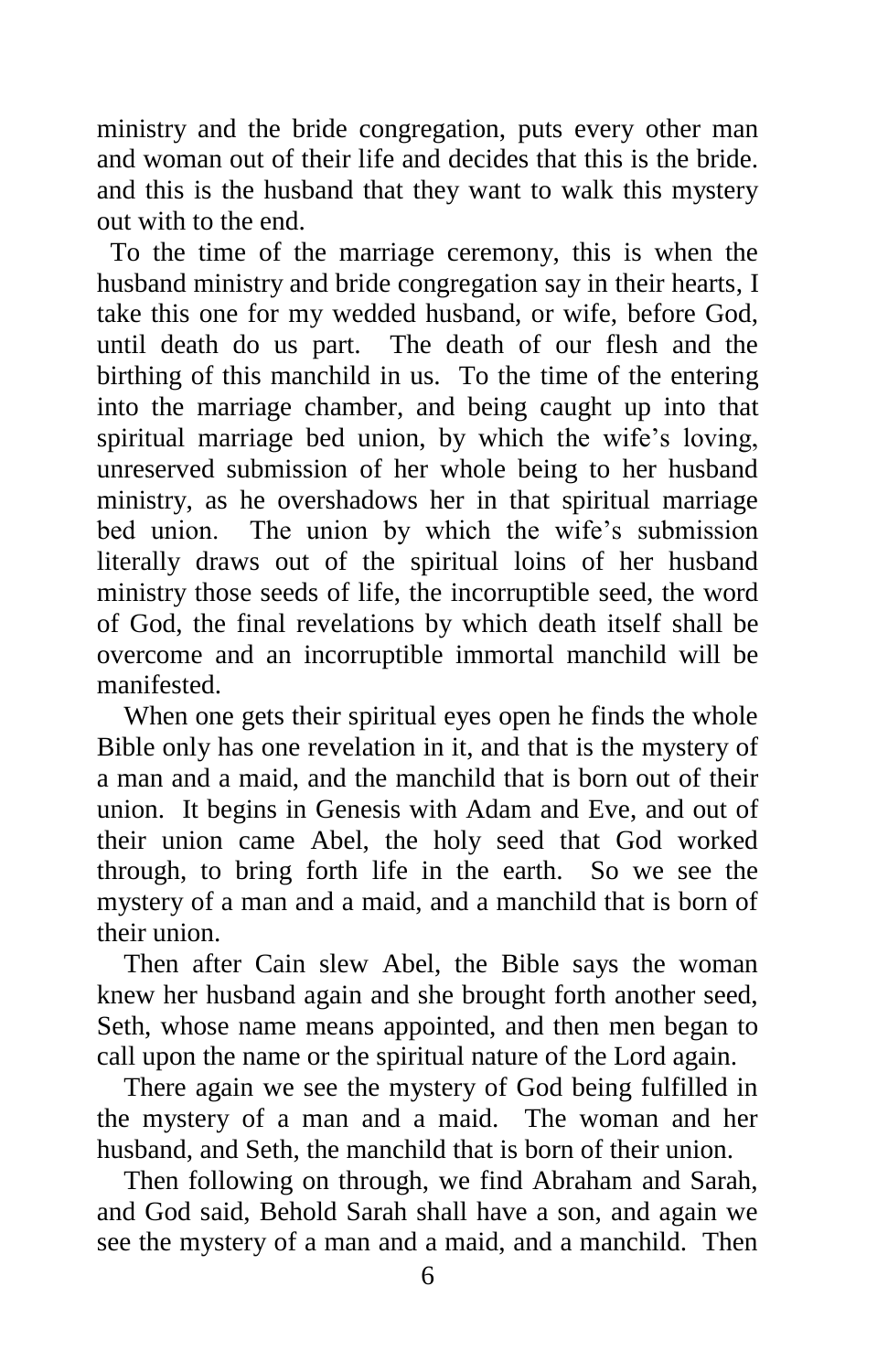Isaac and Rebekah, and out of them came Jacob, the elect of God, a man and a maid, and a manchild. Then Jacob and Rachel, and out of them came twelve sons, a many membered seed, a many membered manchild, and again we see the mystery of a man and a maid, and a manchild, the mystery of life.

 Then following the Bible on through, we find Ruth and Boaz, and out of their union came Obed the father of Jesse, who was the father of David, who was the spiritual father of Jesus, and again we see the mystery of a man and a maid, and a manchild. Then we find God in many places saying to Israel, "I am married to you," referring to her as his wife, and out of their union came Jesus the son of God, and again we see the mystery of a man and a maid, and a manchild.

 Then, following the Word, of God on through, we come to the beautiful mystery of Solomon the beloved king and the Shulamite maiden and in the end of that book one born out of that union who was as it were the company of two armies, and again we see the mystery of a man and a maid, and a manchild that was born as a result of their union.

 Then we come to the big mystery as we discover that the Bible teaches everywhere that Jesus died to purchase and cleanse with His own blood a virgin bride, the church, and when we follow the scripture through, then in Revelation 12, we find that woman, the church, clothed with the sun. Clothed with Jesus her heavenly bridegroom, bringing forth a manchild that is caught up to the throne to rule all nations and again we see the glorious mystery of a man and a maid, and a manchild.

Those who would deny that the relationship of the church congregation and the ministry today is that of a husband and wife in the spirit, let them remember that the bride of Christ is not just dwelling in the heavens, but on the day of Pentecost he came back and filled his bridegroom ministry with his own self. And his place of abode is here in the Body today, where through the husband ministry he is planting in the spiritual womb of the woman, the church, that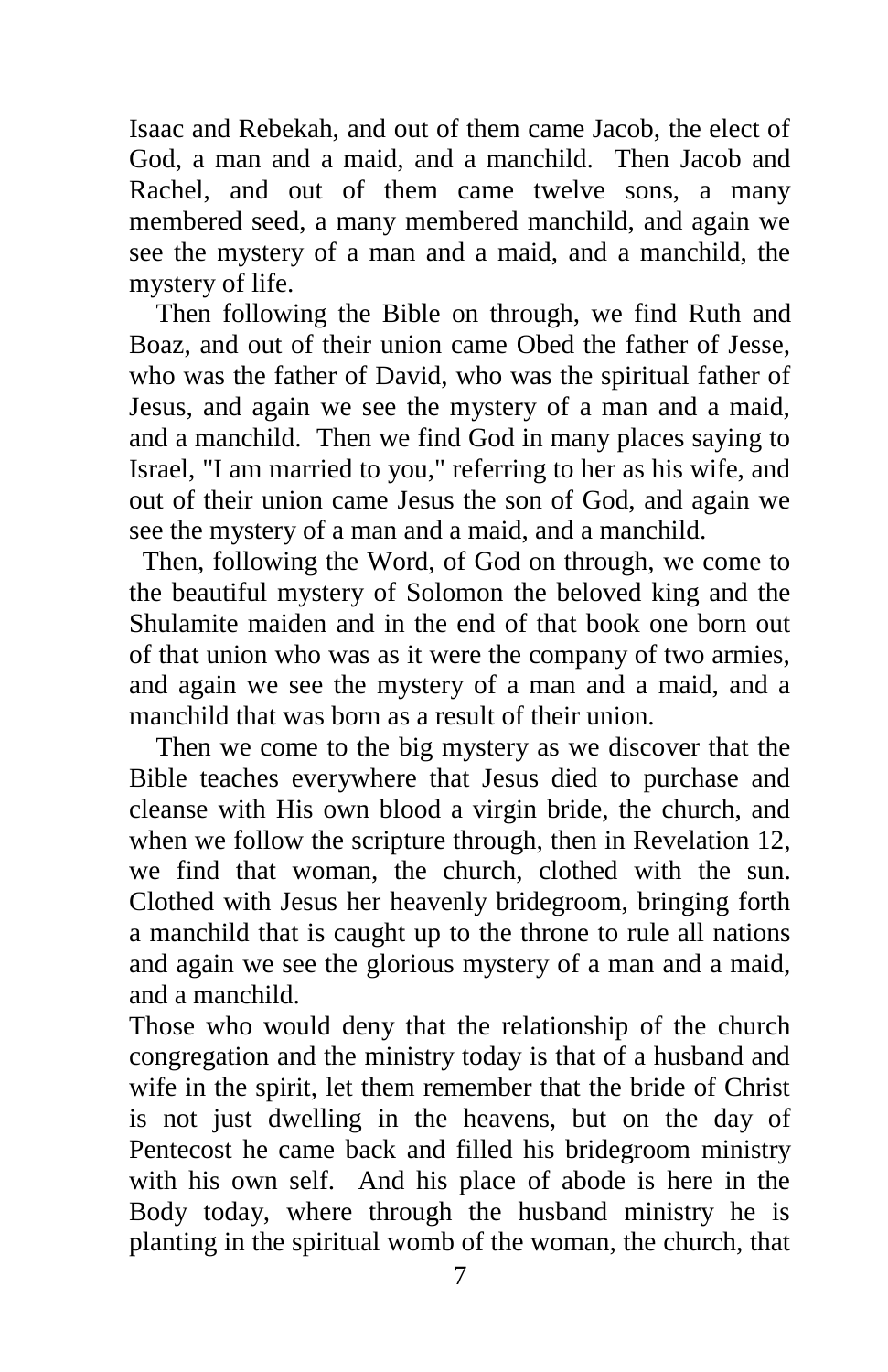incorruptible seed, the Word of God, that shall birth that manchild of Revelations 12.

 For this reason the Apostle Paul in Ephesians, chapter five again reveals the mystery of a man and a maid, and a manchild, as he uses a whole chapter of scripture to discuss the relationship that God has ordained for the man and maid, and bride and bridegroom. Then when he comes to the close of it, he states clearly that he is not merely discussing the relationship of a natural man and his wife, but the great mystery concerning Christ and his church. And so we see that all the way through the Bible, we have only one revelation, the mystery of a man and a maid, and the manchild that is born out of their union. All that leads us to this last hour where God is taking the mystery out of the book and making it light in His husband ministry and bride congregation all over the world today, and thereby writing the final beautiful story of the mystery of a man and a maid, and Solomon and the Shulamite, of Abraham and Sarah, of Isaac and Rebekah, of Jacob and Rachel, that mystery that shall find its ultimate final fulfillment in us.

 When one follows this mystery through to its beginning they can go back even beyond Abraham and Sarah, to Adam and Eve. Yea, we can go all the way back to God Himself, and discover that the mystery of all life was the mystery of a man and a maid, for it was because all life is created through the fulfillment of this mystery that God brought forth the human creation in the first place. For the Bible tells us that in the beginning there was only God. But because God has a father nature He had to bring forth a son.

 The highest revelation that we have of God's nature is when Jesus came into the world and for the first time called God, Father. Up until that time no man in the world had a full revelation of God as a father. During the Old Testament age He had progressively revealed Himself to the children of Israel through the seven names which revealed the various attributes of His nature. But when Jesus came into the world proclaiming God as Father and Himself as son, He brought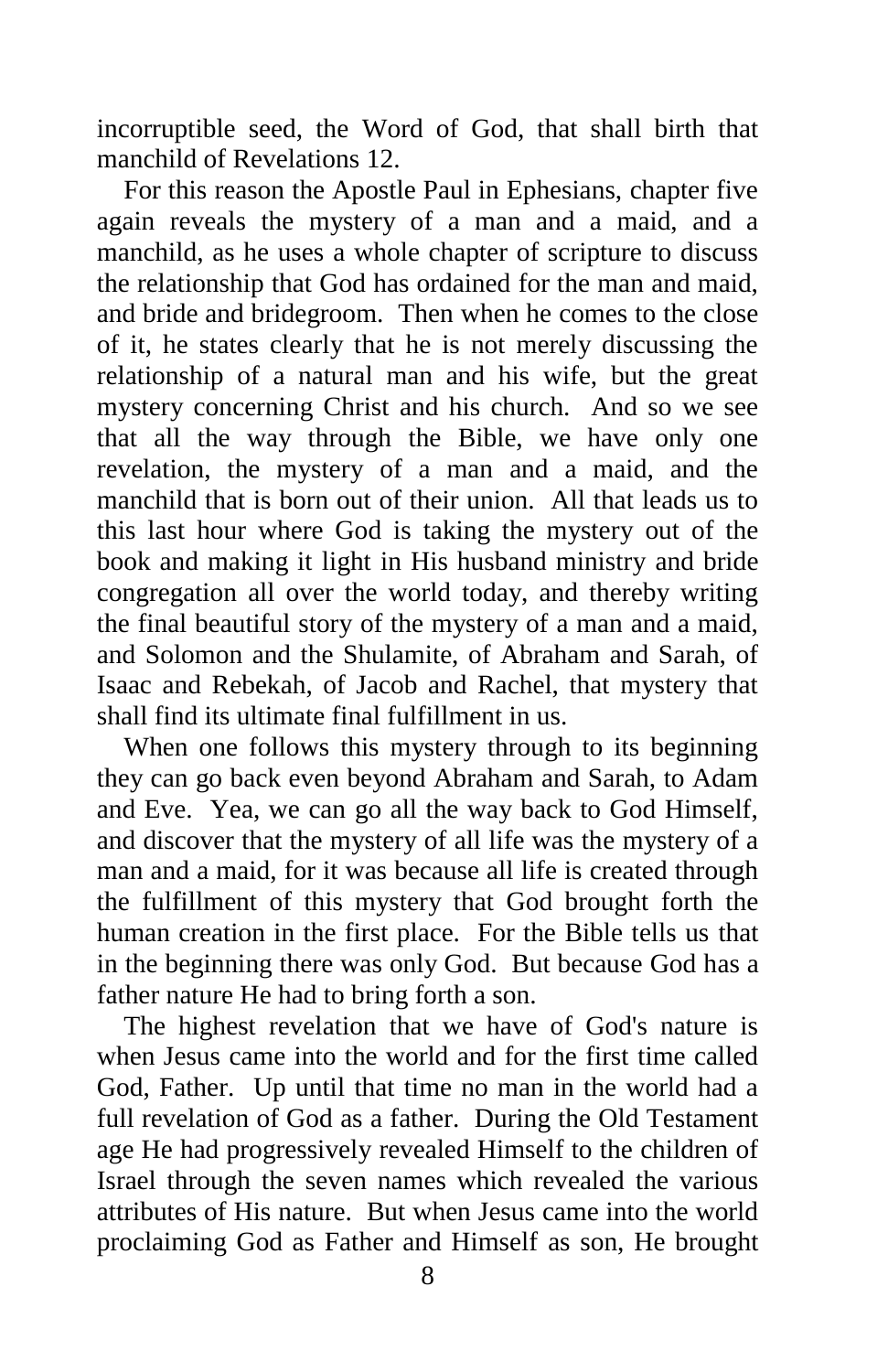the fullest revelation of the nature of God, which is the nature of the Father. When one has a father nature they must needs birth a son in order to fulfill their nature, otherwise the craving of their nature would go forever unsatisfied. Therefore in the beginning or even before the beginning, when there was only God, there was a desire in His father nature to bring forth a son**,** a many membered son, but the problem was he didn't have a wife. This would have been a problem perhaps for us but it wasn't a problem for God because his wife also was within his own being, for there was both male and female within himself.

 There is a beautiful type in Genesis which reveals this truth**,** where the Bible tells us that when God created Adam and Eve he didn't create two separate entities, a man and a woman and two separate acts of creation, but he just created a man in his own image who had both male and female in himself. Then he took the female part of man out of his side and placed her at his side and called her woman, but she is not woman. She is only the female part of man**.** Then he brought the woman to the man and said, for this cause shall a man leave his mother and his father, and cleave to his wife that the twain might be one flesh.

 Thus in creating Adam in his own image with both male and female in himself, this reveals that God in the beginning had both male and female in himself. Therefore, not having a wife was no problem to him, for when he brought forth the human creation, what he did was, he took his wife out of his own side, just as he took Adam's wife out of his side, placed her here on the earth and now through Jesus Christ He is in the process of entering into a marriage union with that wife that shall in the endtime bring forth a many membered son, a manchild manifesting his own nature in all its fulness.

 Because God does all things in threes he did this the second time when he created Adam with both male and female in himself, and took Adam's wife out of his own side and placed her at his side, and then brought her to the man, that in the manchild that was born of their union, the two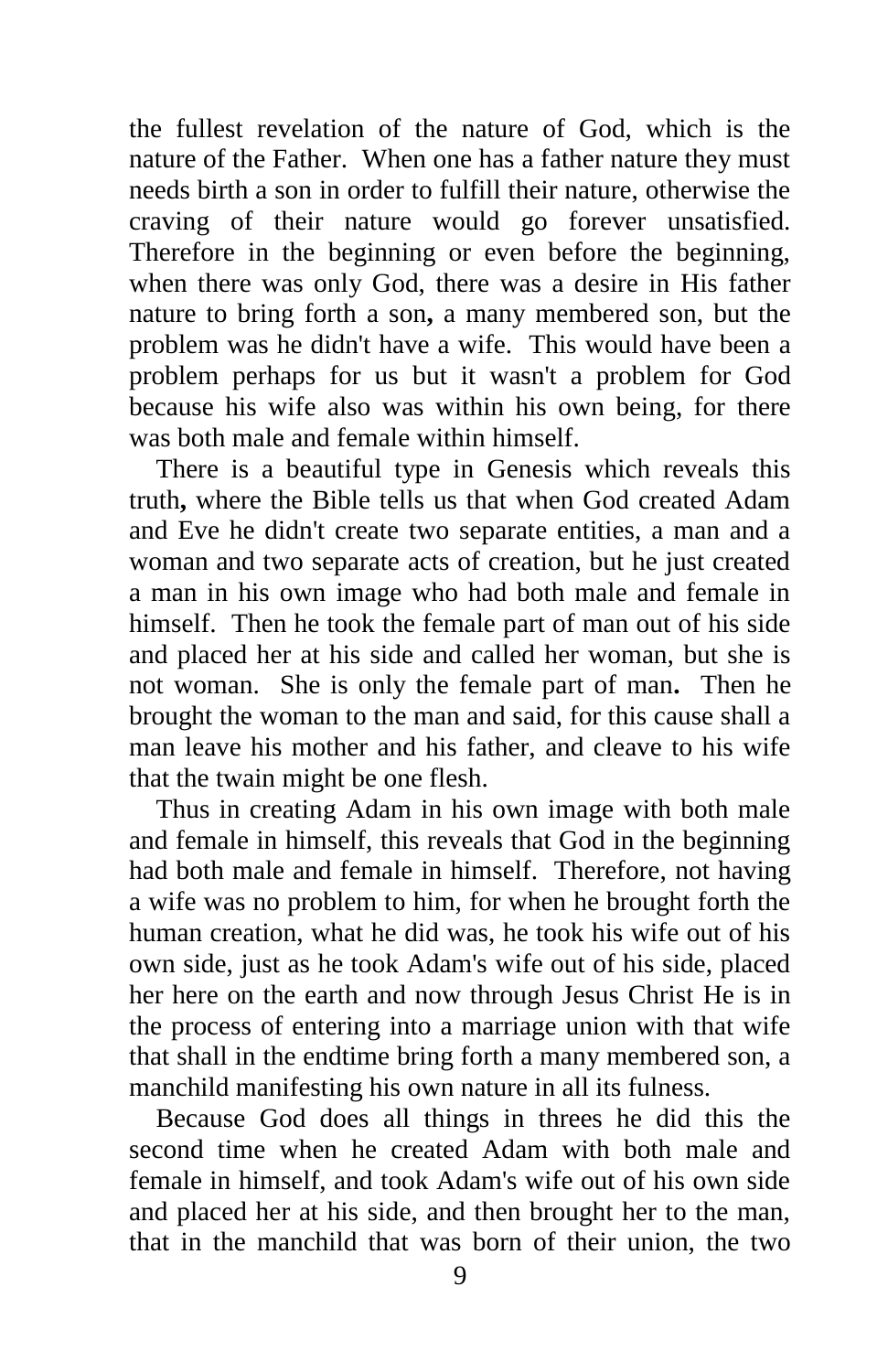might become one flesh. That was the second time, but because God does all things in threes, he did this a third time. For two thousand years ago Jesus came into the world and the purpose for which he came was to birth in the last days a many membered son in his own likeness. But again the problem was he didn't have a wife, and he could not take a wife from any of the daughters of this world, for he was from a different creation than the daughters of this world. For they were of a fallen creation and he was of an unfallen creation. We have a beautiful type which reveals this glorious truth back in the book of Genesis when after Isaac, Abraham's son was sacrificed in a figure, Abraham sent his servant Eliezer out and told him to bring back a bride for Isaac. This of course, was a type that after Jesus, the son of Father God, was sacrificed, the Holy Spirit, the servant of the Godhead, of which Eliezer was a type, went out in the world to call out and bring back a many membered bride for Jesus, the son of God.

 But when Abraham sent Eliezer out and made him put his hand under his side, and swear that he would not take a bride for Isaac from among the daughters of Canaan, the land from which Abraham was, but that he would go back into Abraham's country and from his kindred bring back a bride for his son. This was a type to proclaim that when Jesus Christ the Son of God came into the world he could not take a bride from among the daughters of the land which he dwelled, but had to have a bride from his Creation, and from his country, but there was none here in the world.

 Once again there is an apparent problem, but once again God solved it by taking a man's bride out of his side, for when Jesus Christ hung on the cross, and a Roman spear pierced his side, and blood and water poured out, God was taking Jesus bride out of his own side. For the Bible tells us that the life is in the blood. And water is a type of Jesus spirit. Therefore this signifies that he was pouring out his life and his spirit upon those who accepted him, and became his bride here in the earth, that she might have his life and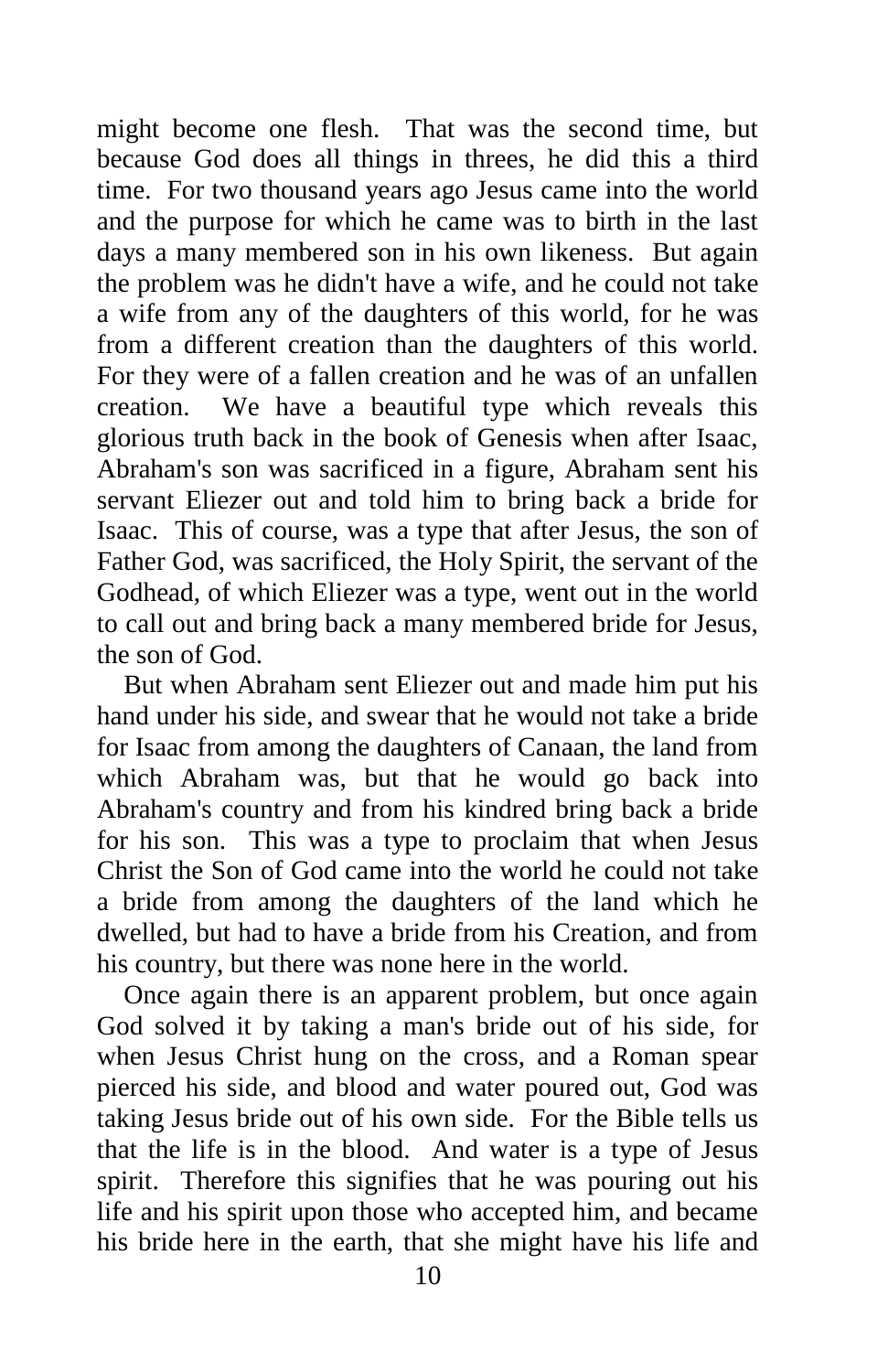his spirit in her. Therefore he might have a bride from his creation, through which a husband ministry, he might plant in her womb that incorruptible seed, which shall birth the manchild of Revelation 12 in the latter day.

 So we see that the mystery of life either natural or supernatural is in the mystery of a man and a maid. Only in the fulfillment of this mystery from the beginning to the end can life be brought forth, and thus we see that any deviation from this mystery will produce death and not life, both in the natural and in the spirit.

 Particularly that deviation that is called divorce. For it was through the deviation from the mystery of a man and a maid which is called divorce that death entered into the world in the beginning. For Adam and Eve were brought forth in the beginning as the creation out of which God, the eternal husband, through his marriage union with the creation, would bring forth in the end a many membered son in his likeness. But when Lucifer, the false lover, came in and began to woo the woman through Eve, and she turned from her true husband God, and went a whoring after Lucifer, her false lover, that the human creation was divorced from its marriage union with God and death and the fall entered into the picture.

 Most people are so carnal in their understanding of the term divorce that they think it only means to go down to the court, and have a carnal judge of this world system decree that they are free to leave their husband or wife to go and marry someone else. But that is not the true meaning of the word divorce. It is only one carnal manifestation of it. Permanent division is divorce. When one entity accepts its separation from another, is permanent in their heart so that they are permanently divided from that other entity, then they have divorced them**.** That is God's definition of the term divorce, permanent division When Lucifer brought about permanent division between the first creation, which was in Adam and Eve, and God, he caused Adam and Eve to divorce themselves from God. That is why God had to send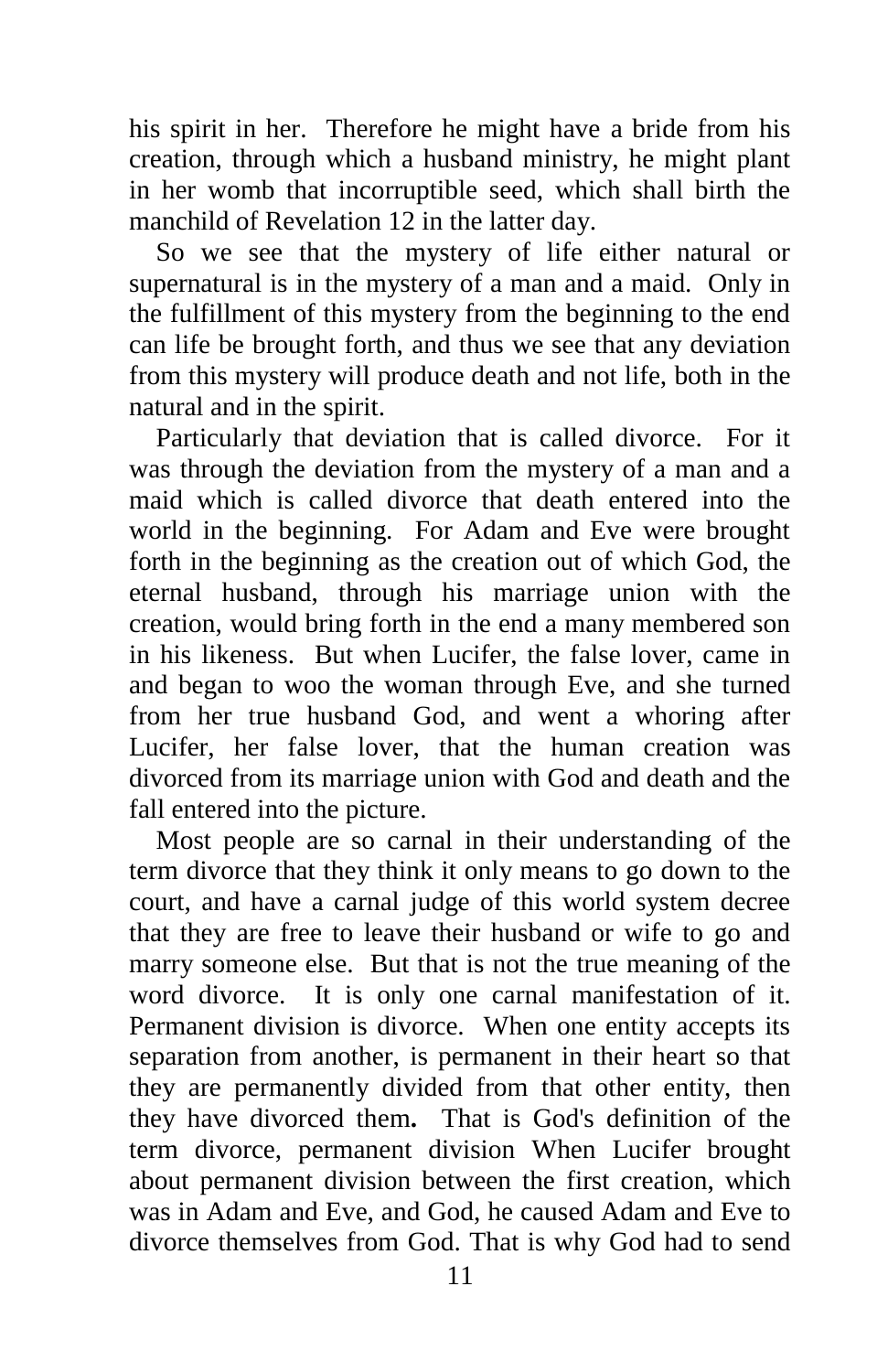Jesus and purchase a new creation bride through which he shall bring forth a manchild in these latter days.

 Therefore what brought death into human experience in the beginning was that deviation from the mystery of a man and a maid called divorce. First the devil divorced Adam and Eve from God. Then he divorced Cain and Abel from one another, and then he divorced the nations from one another. Then inside the nations he divorced the denominations from one another, and inside the denominations he divorced the minister from the church**,** and the church from the minister, the people from the ministry and the ministry from the people. He divorces children from their parents, dividing them permanently. Divorce, divorce, divorce, is that deviation which has brought death into the earth.

 This is why the Bible says God hateth putting away in the natural, that is, divorce in the natural. It is also a type to proclaim God hateth putting away in the spirit. For natural divorce of a man and his wife or a wife and her husband, is only the carnal physical manifestation of the fact that they have divorced themselves from one another in spirit. And divorce from God's standpoint is not just the carnal physical manifestation of a woman leaving her husband and going to the court and getting a paper legalizing it, but God's definition of the term divorce is spiritual.

 If a woman or a man are separated from one another in spirit, or even physically for a little while, if neither one of them accepts that separation as permanent in their own spirit and continues to pray for God to bring them back to oneness with one another, then it cannot be divorce, it is only temporal separation. But when one or both of them accepts that division in their own spirit as permanent, then they have divorced their companion. Even if they lived in the same house with them for the rest of their life before God, they have still divorced their companion. I know many couples in the natural who are divorced from one another in their spirit, permanently, even though they are still living in the same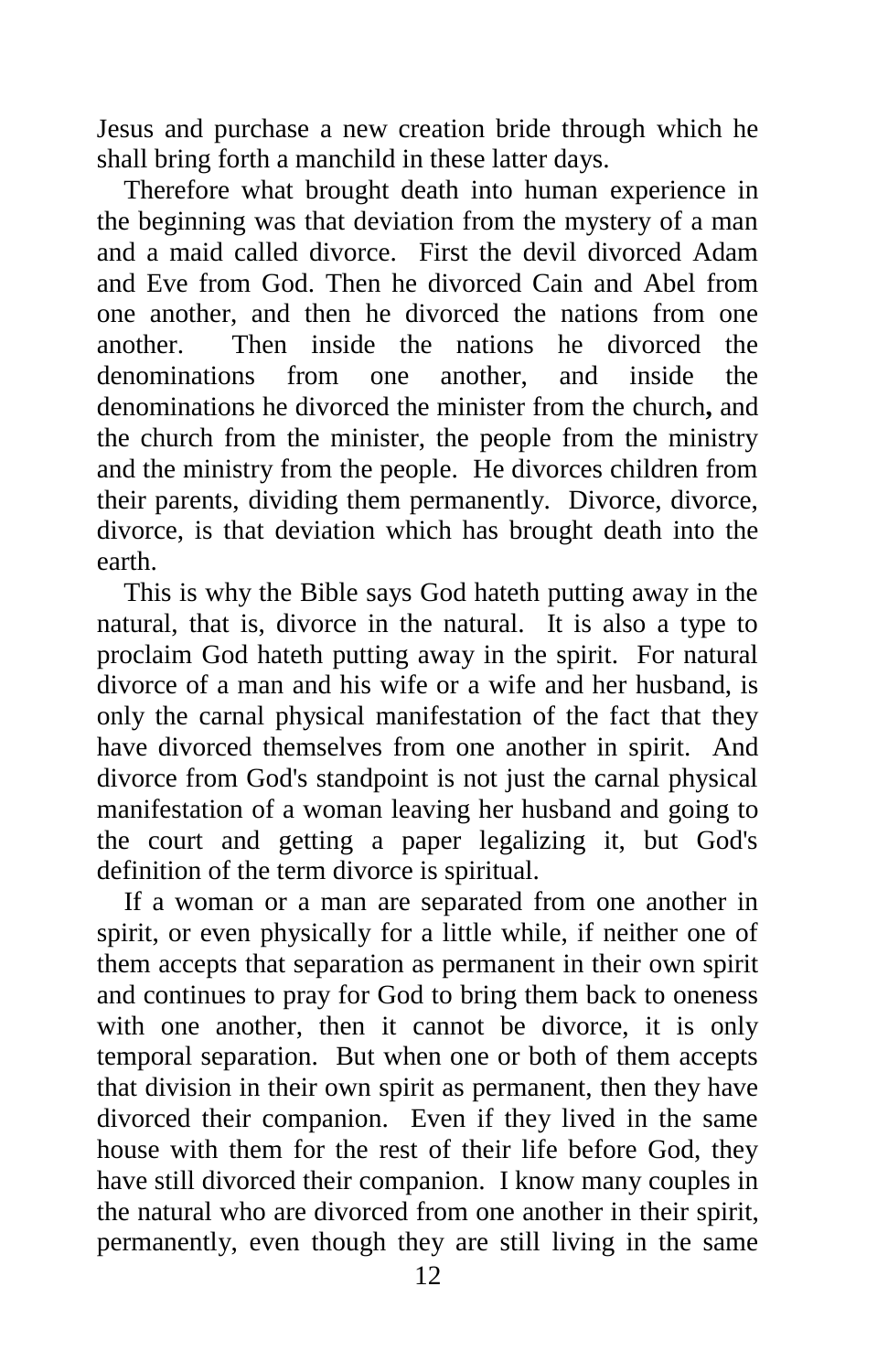house together. And many do so until their death, but they have accepted their division as permanent and long since forgotten that first love they had when they were young and first married, and have divorced one another.

 This is an abomination in the sight of God, as is all divorce. For one thing that God hates more than anything else is this deviation from the man and this maid mystery called divorce, for it is the one that has produced death in the earth, and it is the one that must be done away with in order for life to enter into being. For the opposite of divorce is union or marriage, and that is what God is seeking to bring forth in the earth, that perfect union between the creation and Himself, through Jesus Christ. And as long as the principle of divorce is allowed, either in the natural or in the spirit, death will always prevail in the earth. It is only when the principle of divorce has been done away with completely that eternal life will come into being. Thus divorce never was and never will be part of God's purpose for any being in his creation.

 Jesus tells us that during the time of Moses and the children of Israel, because of the hardness of men's hearts God allowed it, but this was only God accepting less than his perfect will, out of his great love for mankind, until he could bring us to this New Testament age and reveal his hatred for this abomination called divorce. The reason that he hates it so in the natural is to proclaim that he hates it so in the spirit. And particularly does God hate the abomination which has been going on in the Babylonish church system for the last eighteen hundred years, of the woman congregation putting away her husband ministry every two or three years, because they cannot **die to self** to find their oneness in submission to their husband. They call in a new pastor in the fondling hope that another man will be able to bring her peace and another husband will be able to bring her life. Not only that, but in the Babylonish denominational systems that we have all come out of, the husband ministry is always looking for another woman that perhaps has a bigger church building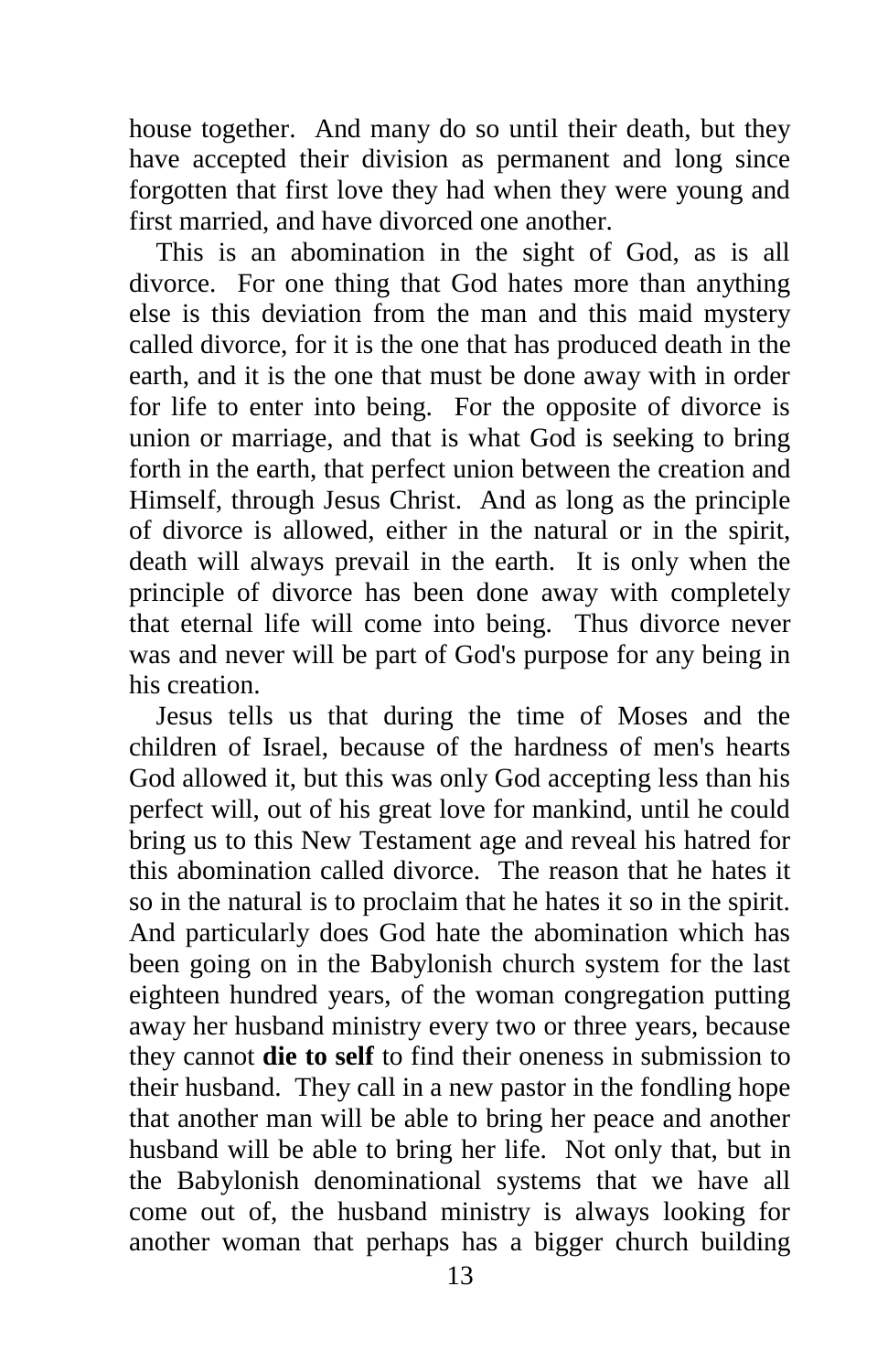and can pay a greater salary, and will give him more prestige. Therefore he puts away his wife every two or three years and moves on to another wife and the whole thing has been an evil abomination in the sight of God for centuries.

 In the Baptist Seminary where I graduated, we were taught that it is the normal thing to expect to change churches every three or four years, because by that time the church gets tired of the same minister and the minister needs a new congregation.

 Such a thing has been a spiritual adultery in the sight of God for centuries. Therefore in this end-time move of God where we are called to **die to self**, that God might erase our differences with our companions and bring us to oneness, there is no valid reason for divorcing our companions, and our wives, and our husbands either in the natural or in the spirit. Excepting as Jesus said, that it be for the cause of fornication.

 When God brings a husband ministry and bride congregation together, he has joined them together in the spirit to walk out the mystery of the man and the maid to the end. The only valid reason for that ministry leaving that church is if the spirit calls him out for a time to minister to the rest of his wife across the world, and the Church lays hands on him and sends him forth with her blessing.And while he is gone that ministry is still her husband and that church is still his wife. They are only separated from one another for the work of the Lord for a short season, and there is no valid reason for a member of the body leaving one body and one ministry because they cannot get along there and going to another. For if they cannot **die to self** to find their oneness with the husband they have, they will not find it with another man that they go to.

Therefore we see that the real cause of death in the earth is that deviation from the man and the maid mystery called divorce. The step that leads to that deviation called divorce is the deviation that we find in the heart of Abraham and Sarah, in our scripture text for this article. That of denying one's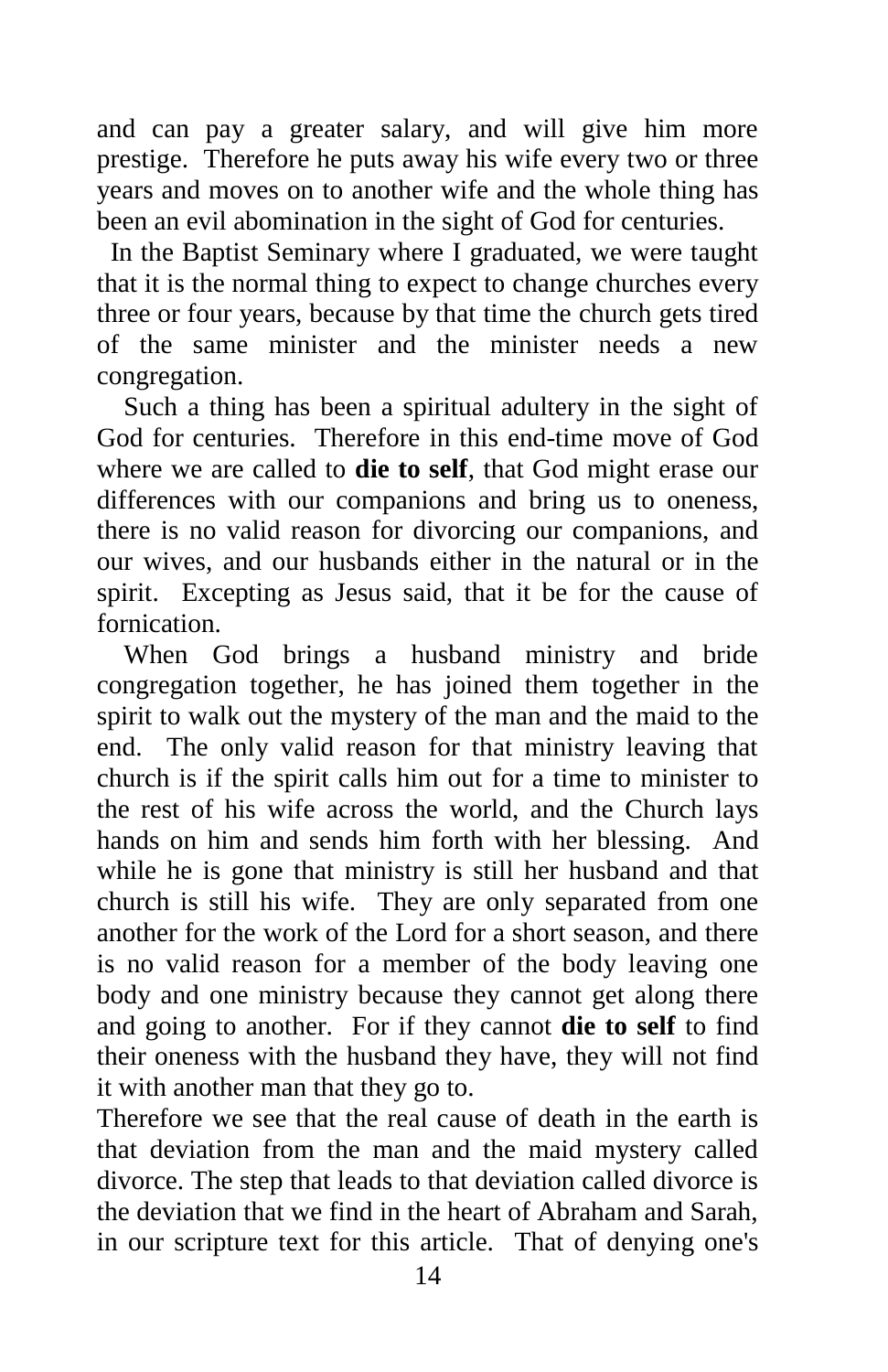wife and saying she is my sister, or denying one's husband and saying he is my brother

 It is clear that Abraham and Sarah, who first received a promise of a manchild being born to them supernaturally were the type of every other man and maid that would come after, and especially the type of the woman, the church, and the husband bridegroom ministry which shall bring forth the manchild of Revelation 12. The fact that the seed that God promised Abraham and Sarah had to come forth supernaturally since at the time that God gave the promise, Sarah's womb was too old and dead to bring forth a manchild through nature, the natural way, makes it certain that we are a type of the bride church, and the bridegroom ministry, that will supernaturally bring forth an eternal incorruptible manchild in these latter days. Therefore when the spirit gives us a revelation of God's dealings with Abraham and Sarah to work in them that which was necessary to bring forth this manchild, we will get a revelation of God's dealings with us to work in us that which is necessary to bring forth the manchild of Revelation 12.

 In Genesis 2, verse 7, we find the first promise of God to Abraham that he would give him a seed, a manchild. In Genesis 21, verse 2, we find that seed, that manchild finally being born. In between we find God dealing with Abraham and Sarah to purge out of them every deviation from the mystery of a man and a maid in order that this manchild might come forth, and the biggest deviation that we find God dealing with and purging out of them was the temptation during the time of famine to deny their wife or their husband in their heart. For when one in their heart begins to deny their husband or their wife this is the first step toward divorce.

 Though Abraham and Sarah were the elect and chosen of God to bring forth this manchild, they yet had to have this great deviation purged out of them before the manchild could be born. As we follow them through their temptations through which God purged them we can get a glorious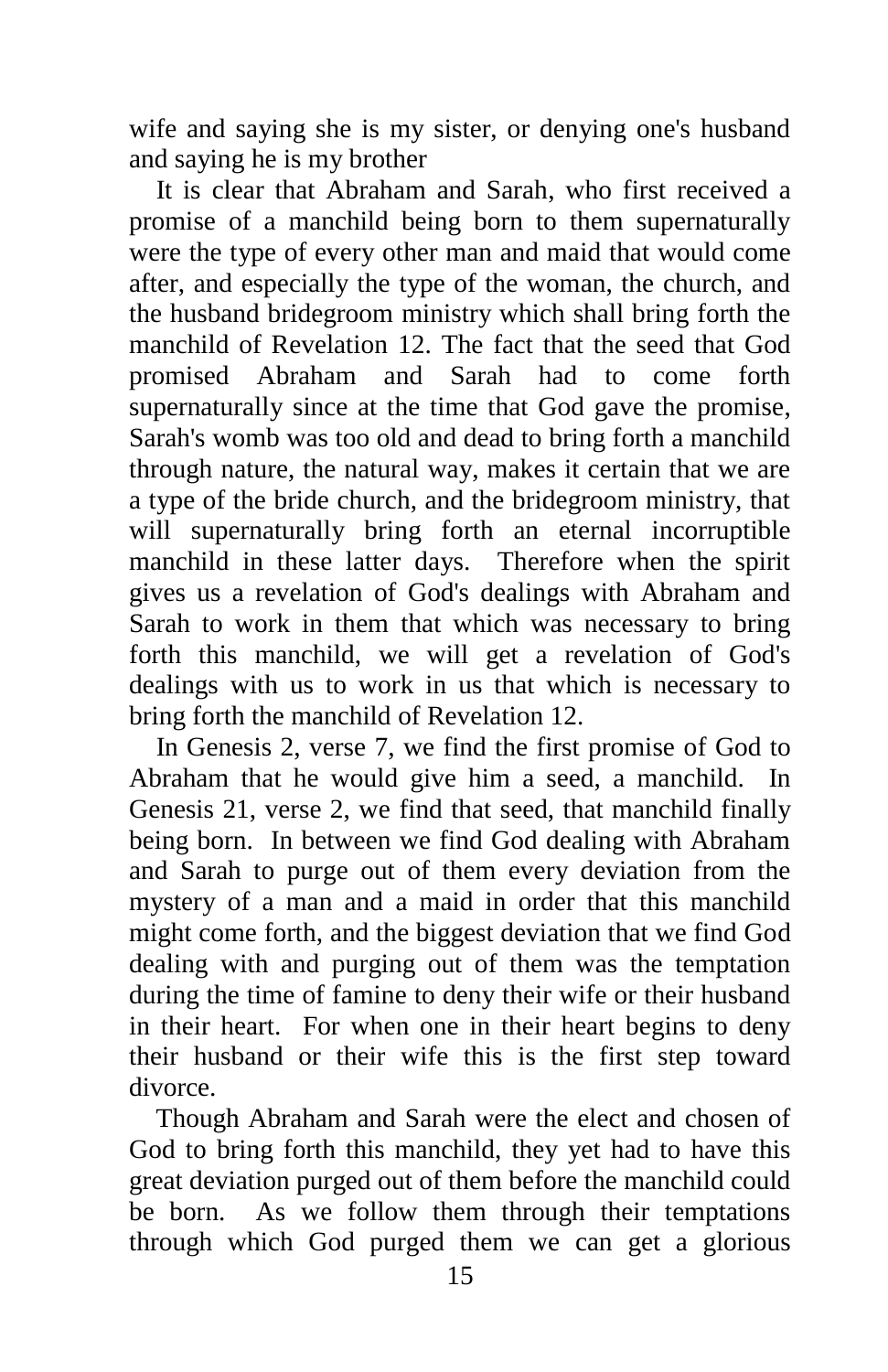revelation of our own journey. Therefore in chapter 12, of Genesis, we find Abraham getting his call from God, leave thy home, thy country and thy father's house and go into a new land that I will show thee and I will make thy name great and in thee shall all the families of the earth be blessed. This of course, is a type of God calling us to leave our natural country, the old creation of this world, and out natural home and our natural father and our natural relationships and go into a new land in Christ that he shows us after we start walking in the spirit, so that through us all the families of the earth can ultimately be blessed. Then in verses 6 and 7 of Genesis 12, after Abraham had come into the Promised Land which is a type of us coming into Christ, verse 7 says the Lord appeared unto him and promised him a seed, saying, unto thy seed will I give this land. This is a type of you and me after we have been called and born again coming into Christ, our promised land, and then receiving a promise from God that a manchild seed will come out of us who will reign over the earth.

 Verse 8 of Genesis 12 says that after Abraham received the promise, he removed from there unto a mountain on the east of Bethel and there he builded an altar unto the Lord and called upon the name of the Lord. Now Bethel means, House of God, and all the way through the Bible, when we find the term name of God, or name of Jesus, he is always speaking of the nature for the name is only symbolic of the nature. When the Bible refers to the nature of God, it is referring to God's nature as being spirit or spiritual as contrasted to our carnal, physical, fleshy nature. Therefore when the Bible here says Abraham came to Bethel and began to call upon the name of the Lord, what it really means is that he got in the spirit and began to call upon the spiritual nature of the Lord.

 So the picture that we have up to this point in Genesis 12, is Abraham had been called by God and left his home and country, marching towards the new land God would take him into and he had come into Canaan land, and received the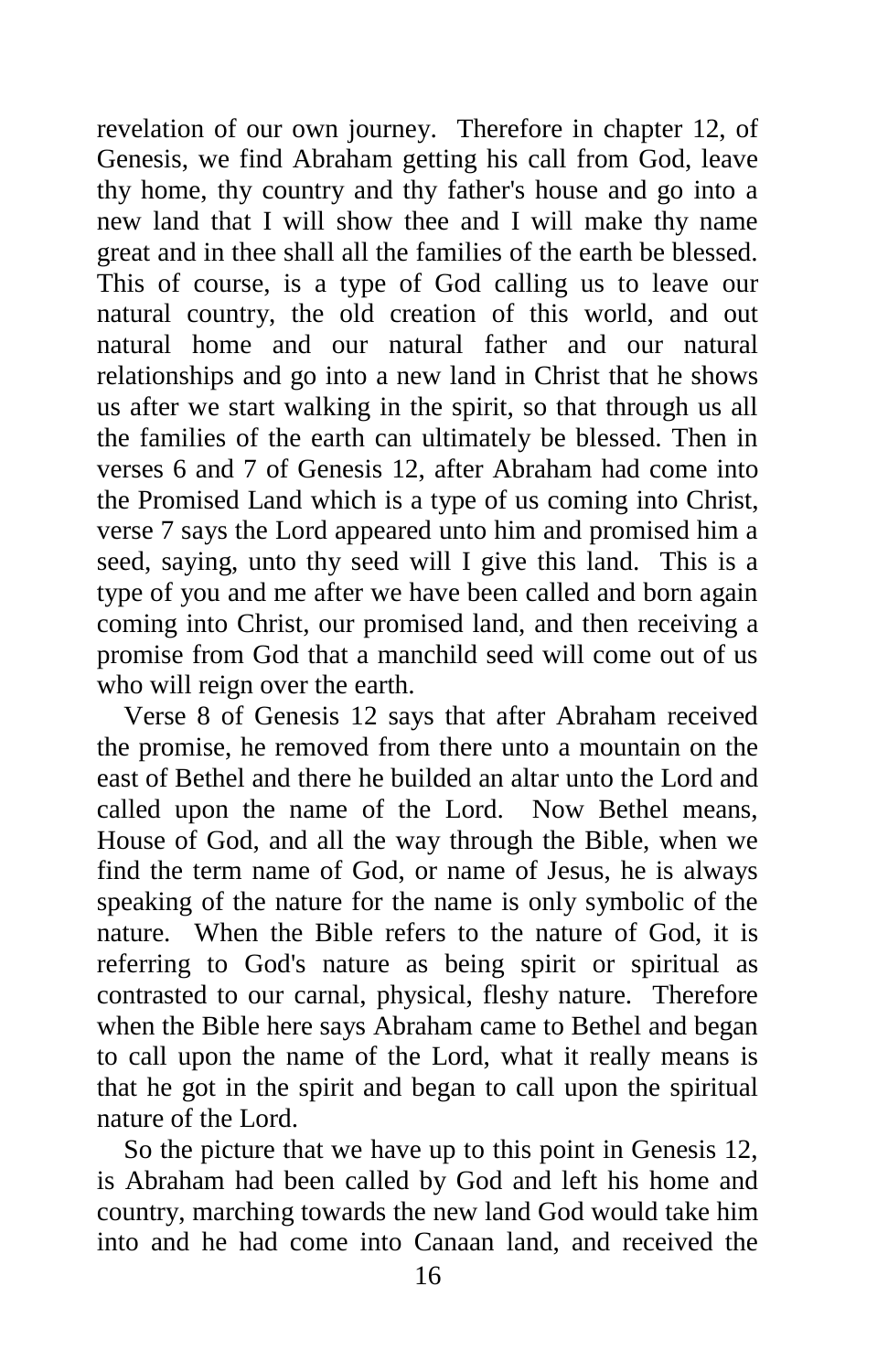promise of a manchild seed coming forth from him, come to Bethel the House of God, gotten in the spirit and began to worship God in the spirit calling on the spiritual nature of the Lord.

 This typifies you and me having received our call from God to leave the natural creation, the natural world and our natural relationships, and go to a new land that God would show us. By faith getting up and going out not knowing where we were going as Abraham did and coining into the promised land typifies us getting born again into Christ and dwelling in him our Promised Land. Receiving the promise that a manchild seed will come out of us that will reign in the earth and coming to Bethel, the House of God, and calling upon the nature of God, the spiritual nature of God, is comparable to us receiving our baptism in the Holy Spirit, where it is then that we begin to call upon the name, the nature of God and to worship God in the Spirit, and no longer in the carnal letter.

Verse 9 tells us that after this, Abraham journeyed going on still toward the south. Since going toward the south always bring us into warmer climates, where we can receive more warmth of the sun, Abraham journeying on toward the south typifies us journeying deeper and deeper into the mystery of God, where we begin to partake of more of the warmth of Jesus and his life and truth. But amazingly enough, the next verse tells us, that as Abraham journeyed on toward the south in the promised land, suddenly a great famine came, and when the great famine hit, instead of staying in the land and trusting God to take him through it, Abraham suddenly began to fear that God could not take care of him in the land during the famine. So he went down into Egypt and there in Egypt he denied his wife, Sarah, because of the fear of Pharaoh and the men of Egypt. and said, she is my sister, and Sarah denied her husband Abraham, and proclaimed to all in sundry, he is my brother.

Now it would be very foolish for us to assume here that this famine came accidentally. It would be foolish for us to think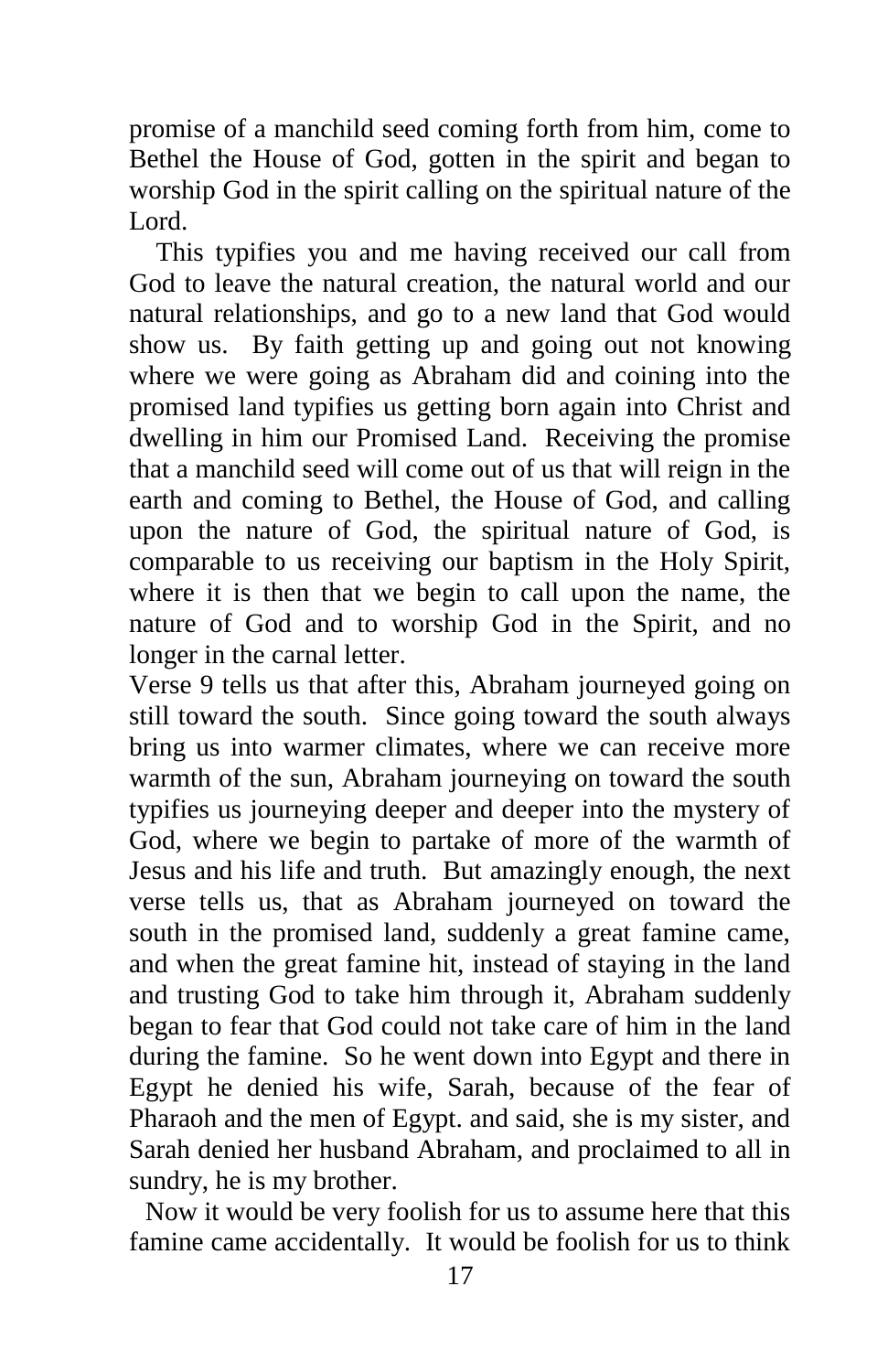that God could not have prevented this famine from coming. Certainly he could have. And certainly it did not come accidentally. But what we see is that God allowed the famine to come for a very important purpose. Just to bring Abraham to the test and see it he had the faith to stay in the land during the time of famine, and he and his wife Sarah had what it takes to get down on their knees together and pray the thing through together, until God broke the famine, and brought forth abundance again. Or to see if they would do exactly what they did, backslide, lose their faith in the promise of God, go back down into the Egyptian realm of the flesh and there in the spirit of Pharaoh and the Egyptian system, deny his wife and say of her, she is my sister.

The whole thing is planted here in the word of God to typically reveal to us that after we have been called by God, left our home and country, come into Christ our promised land, received the baptism of the spirit and come to the house of God, begun to walk in the spirit, received the revelation that a holy seed, the manchild, is going to be born, then just about the time God joins us, the husband ministry together with a bride congregation to walk out this glorious ministry to the end, and we begin journeying on towards the south, getting deeper and deeper into the land, it is just about that time when God will draw back the hedge and let the famine come. The demons of division will sweep into that local body, differences of opinion will arise, confusion will be wrought, separation brought between the husband bridegroom ministry and the bride congregation, so that when all come to assemble together that the seed of life might come forth, the bride congregation will be so bound that she will not be drawing on the husband ministry to bring forth the seed. The husband ministry will not be able to bring forth and therefore no one gets fed and pretty soon you hear the members of the body crying, what is wrong with the ministry, they are not feeding us anymore. And so the great famine will be on.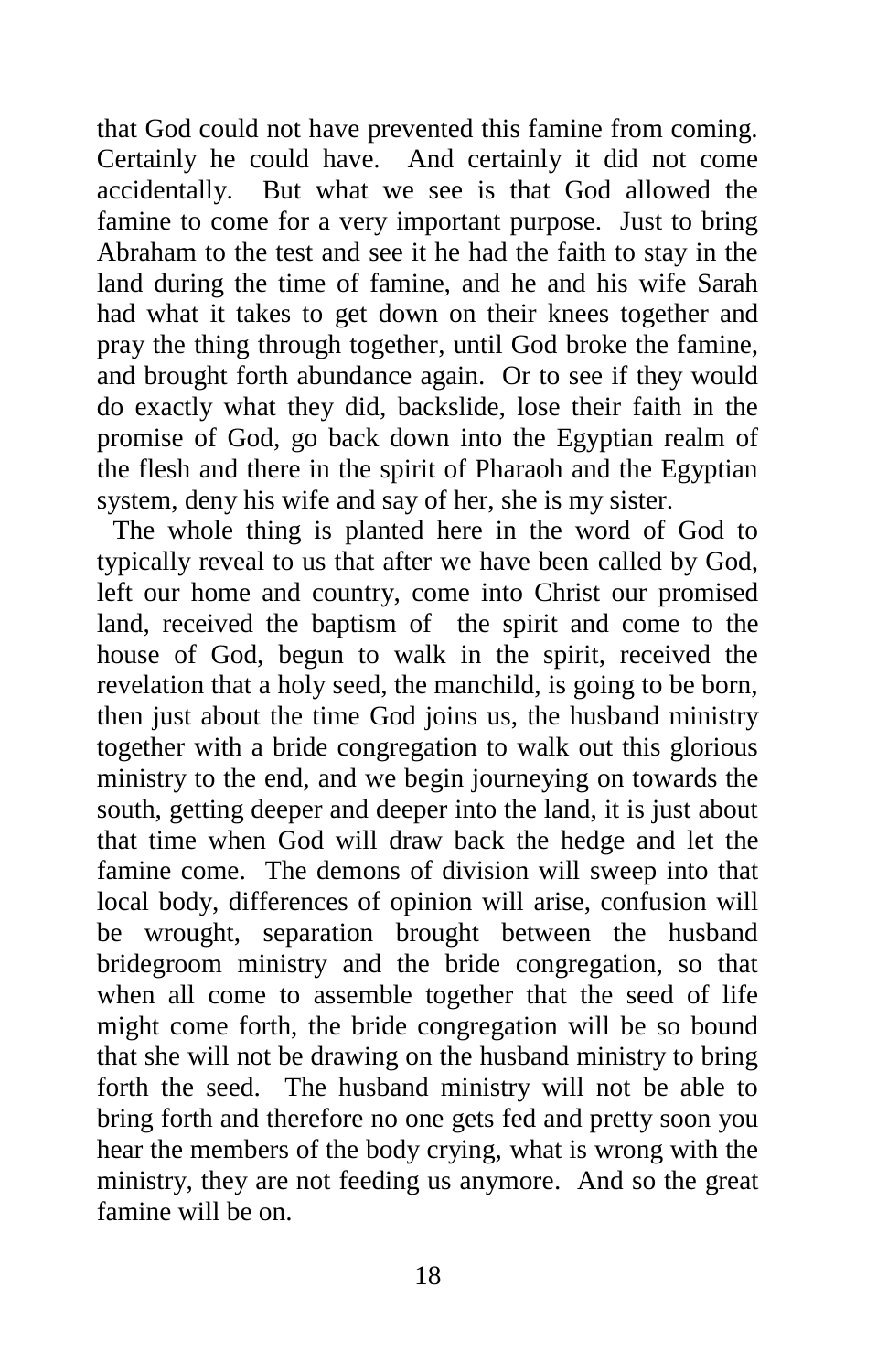Do not imagine, dear ones, that this famine has come accidentally. Do not imagine that God could not have prevented it. Do not imagine that he could not have continued to pour out revelation to feed everyone's soul . What has happened is that God, in the wisdom of His great plan has allowed it to let both the husband ministry and the wife congregation be brought to the test that they might see whether they have what it takes to stay in the spirit and stay in the land, and stay in the move of the spirit and stay in the revelation of God. To get down on their knees together, still bride and bridegroom, husband and wife, one in spirit, and pray the thing through until God breaks the famine and the demons of division flee and they are brought back into such a holy union with one another that the seed of life is pouring forth again and all are fed and God's abundance comes forth again. Or, if like Abraham and Sarah of old, they will lose their faith in the revelation of God, backslide in their hearts, drop back down into the Egyptian realm of the flesh, forget the whole mystery of a man and a maid and the promise of a man child. And the husband ministry denies their wife and begin saying of the members of the congregation, this is just Sister Jones, or Sister Brown, or Sister Smith and the wife congregation denies their husband and denies the whole mystery of God, and the mystery of life. They begin thinking of their own individual self needs and say of the husband ministry why, that's just Brother Fife, or Brother Walker, or Brother Lopez, or Brother Hinson, or any of the other ministry that have given themselves to bringing forth eternal life in the earth.

You see, at the point where we find Abraham and Sarah here, God's glorious promise to them of the birthing of a supernatural manchild has been made null and void for Abraham, the husband ministry, has denied his wife and Sarah has been taken into the house of Pharaoh, and certainly God is not going to bring forth the promised manchild out of any union between Pharaoh and Sarah. Therefore, through Abraham and Sarah's lack of faith to stay in the land, stay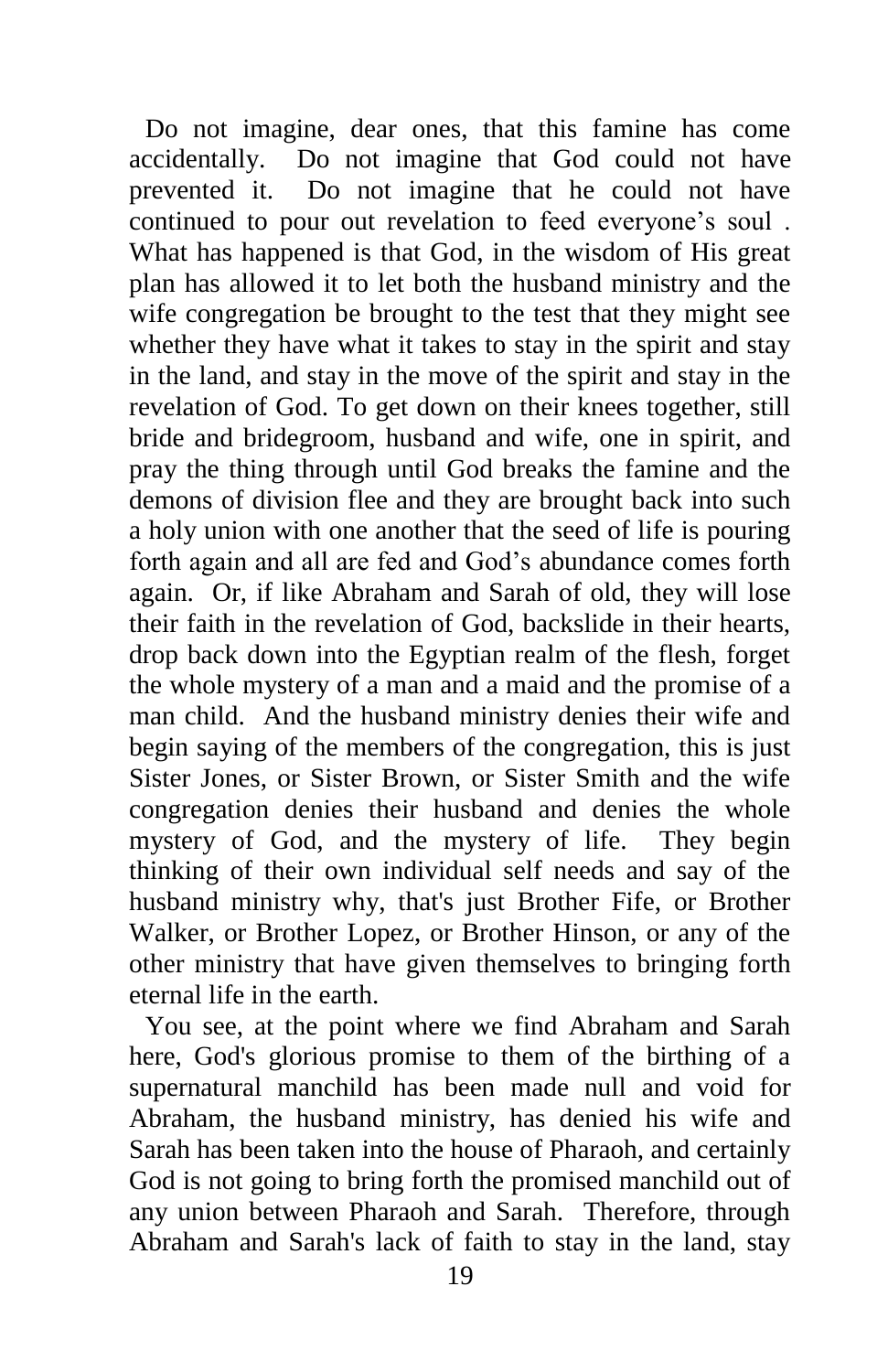one as husband and wife during the time of the famine, unless something is done, God's whole purpose to bring forth a manchild through their union is thwarted.

Abraham still believed God's promise that a manchild would be born, but he did not have yet the faith to stay in the land during the time of famine that the promise might be fulfilled. He still believed God's promise that a manchild would be born, but he didn't yet have the faith to continue to walk in that union with his wife during the time of famine, that alone could bring forth that manchild. So it is with many that we see in the move of the spirit of God today. They have received the revelation that a manchild is to be born, even many have received the revelation that it is only through the mystery of a man and maid being fulfilled that this manchild can come forth. But when the hedge is drawn back and the demons of division and deceit and temptation sweep in, and the whole body gets bound up and famine hits the land, they do not yet have the faith to stay on the land. To walk in the revelation and get down with their bride congregation and their husband ministry and pray the thing through together, each one continuing to say in their heart, I know this is my husband, and I know this is my wife. But they drop back down into the Egyptian realm of the flesh, and of the old creation relationship, and the carnal natural understanding.

The husband ministry begins to look upon the bride congregation as only human flesh, after all, and a flesh woman, and begins to say, this is only my sister in the Lord, just another saved Christian. And the bride congregation begins to look upon their husband ministry as only Brother so and so. They forget the promise of God, that a manchild is going to be born, and they forget that if a manchild is going to be born that it has to be of a union between a spiritual man and a maid.

 Out of fear for their self needs, they begin to deny the principle of wives submit yourselves to your husband, and husbands love your wife as Christ loved the church and gave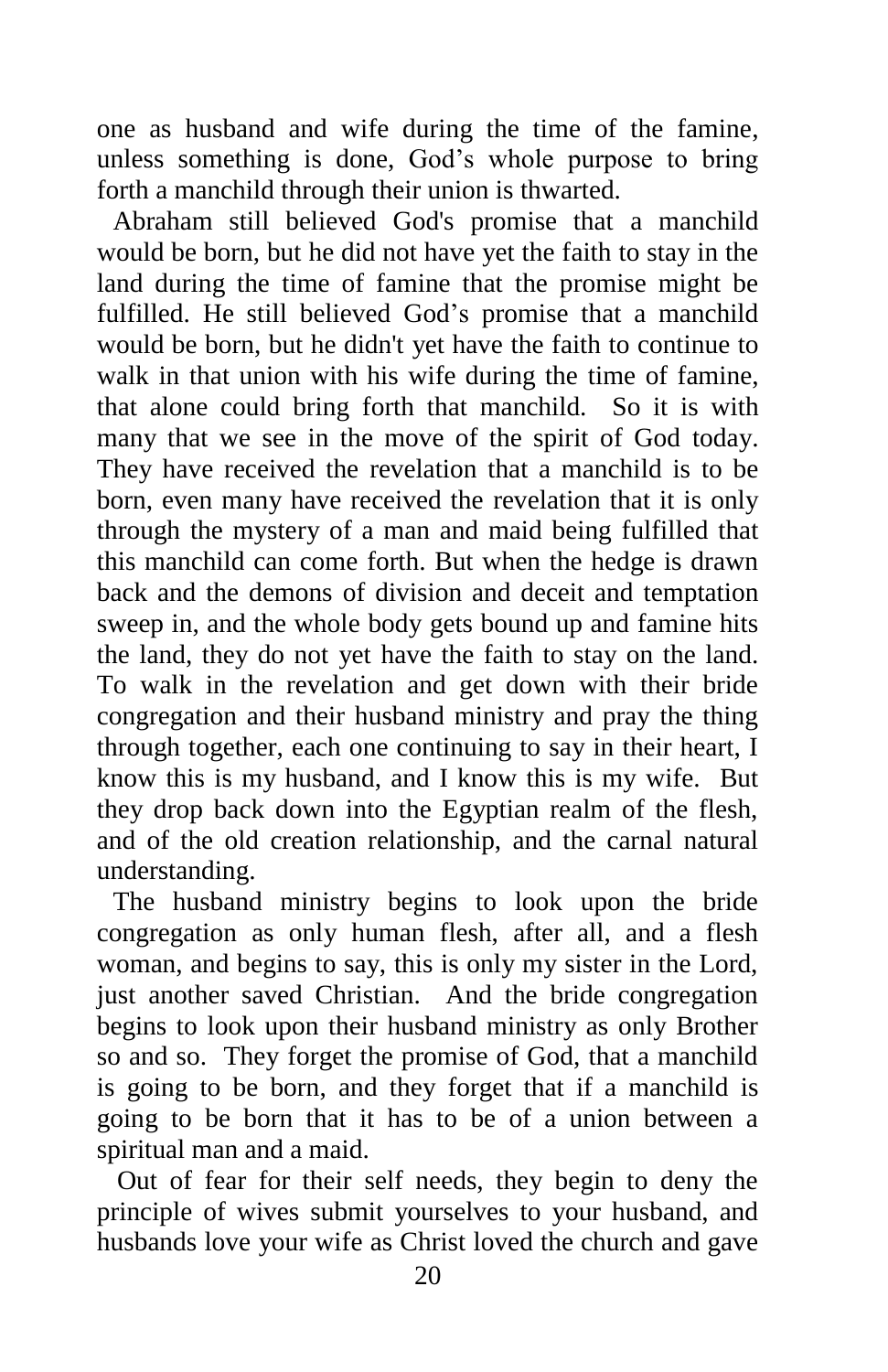himself for it. They begin to think of themselves again as just individual Christians with their own individual life in the Lord to lead. They fail to go on seeing that only out of union between a husband ministry and bride congregation when we all become one son of God, can we all enter into life.

We need to notice in Genesis 12:13 why Abraham did this. As we read he said to his wife Sarah, say I pray thee, thou art my sister that it may be well with me for thy sake and my soul shall live because of thee. Notice Abraham's one concern was that his soul should live. Once he had left the land and gone down into Egypt he was more concerned about his soul life than he was about the promised seed that God had promised coming forth. Somehow he became possessed with the idea that God was more concerned about him having a soulish life in God, than he was about bringing forth the holy seed that he had promised Abraham and Sarah.

But God had not called Abraham and Sarah that they might have a soul life, and soulish life in God. That was not his purpose for calling them out of Ur of the Chaldees, choosing them, giving them the land. His total purpose for calling them was that they might be the vessels through whom he might bring forth the holy seed. Thus it is with us when we backslide off the land, when the famine comes, and drop back down into the Egyptian realm of the flesh, we become more possessed with the idea that God is more concerned about us having a soulish life in God than he is about bringing forth the promised seed, the eternal manchild. But God has not called us by his spirit out of this world so that we might forever have a blessed soul life in God, and walk down streets paved with gold, and loll around in buildings made of jewels. His total purpose for calling us and making us bride and bridegroom, is that we might be the vessels through whom he might work, to bring forth the holy seed that shall deliver the earth from the bondage of corruption Then verse 14 and 15, that it came to pass when Abraham came into Egypt that the Egyptians beheld the woman that she was very fair and the princes of Pharaoh also saw her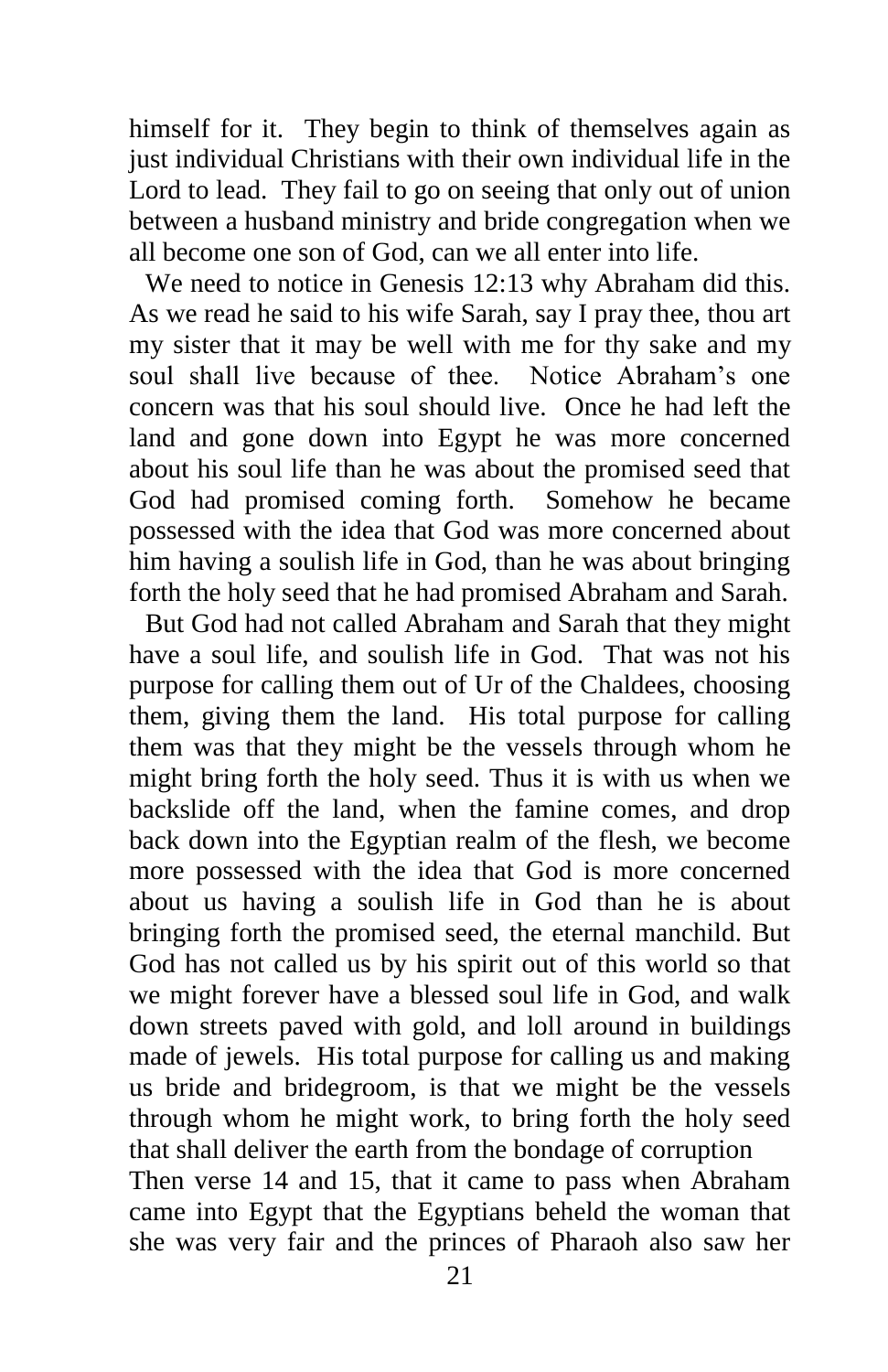and commended her before Pharaoh and the woman was taken into Pharaoh's house. You can be sure ministry, that when we turn from the revelation of God, and backslide down into the Egyptian realm of the flesh and carry the woman congregation down there with us, and move back into individualism and individual Christianity, that the prince of Lucifer, the Pharaoh of this world's system, were going to behold that this woman the church, who was ordained to be our wife, is very fair. You can be sure that Lucifer himself, through the princes of this world, wants to enter into a bride bridegroom relationship with the woman the Church, to produce a false manchild, a false prophet through which he can rule the world because Lucifer knows that humanity has got to have some kind of God to worship. He knows that they are going to follow a manchild of some kind, and besides that Lucifer himself' has not lost his religious instinct and he has been seeking for centuries to enter into a husband relationship with the woman in every generation.

That is what he did with Eve to produce Cain whom the Bible says was of that wicked one. That is what he is seeking to do today to get a hold of the whole woman, the flesh, and the church, and draw her into a husband relationship with him and plant the seed in her that shall produce an evil false prophet manchild.

The Book of Revelations calls him the false prophet that shall collaborate with the beast, and were it not for the faithfulness of God to preserve the true woman for us, the husband ministry through whom Christ is wooing his bride, you can be sure he would do so. You can be sure that anytime that we cease to see the woman as our bride, our wife, and go with her down into the Egyptian flesh realm, that this world is going to make his move to take her into his house.

Then we notice that verse 16 says, that Pharaoh entreated Abram well and he had sheep and oxen and he asses and men servants and maid servants, and she asses and camels. Therefore, we can be sure that the ministry today that loses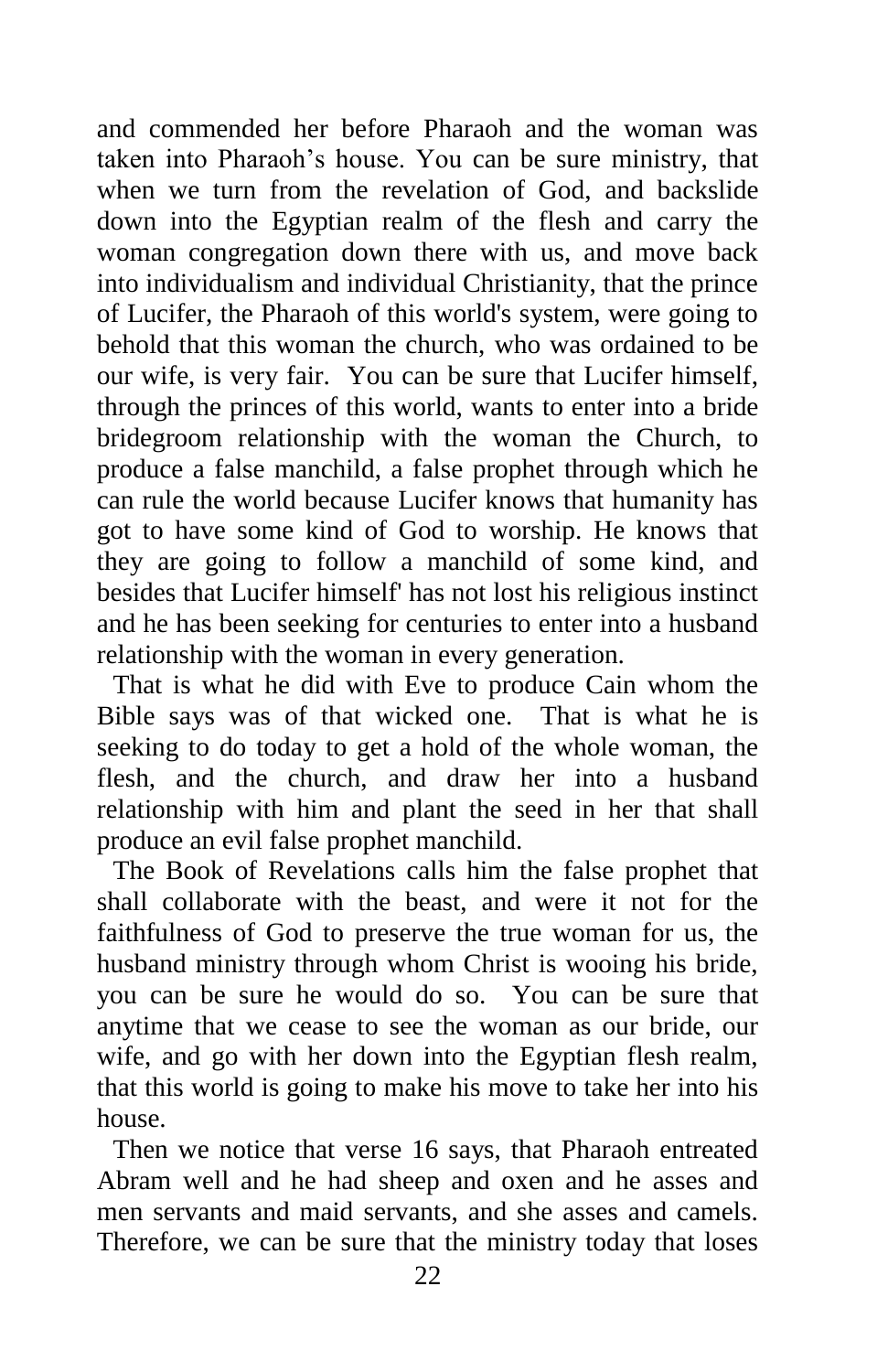their faith in the revelation of the mystery of the man and the maid, when the time of the famine comes and backslides, and goes back down into the Egyptian realm of the flesh, and takes the woman with him and delivers her over into the house of Pharaoh as Abraham did, you can be sure that the Pharaohs of this world will entreat that minister well for the woman's sake and allow them to have beautiful parsonages to live in with swimming pools in the backyard, million dollar church building and servants, men servant, and maid servant, and beast of burden to do their work for them. For he is willing to pay that price to have the woman in his house and the ministry that delivers her into his house will be well treated by this world's system.

So we see that it almost seems that God's plan and purpose to bring forth a manchild through Abraham and Sarah has been thwarted. For Sarah is now in the house of Pharaoh. Abraham is more concerned about his soul life than fulfilling the purpose of God to bring forth a manchild. For certainly God is not going to bring forth that manchild out of the union with Pharaoh and Sarah, but suddenly God moves on the scene, not because of Abraham and Sarah's perfect faith, but because of his faithfulness to his word, and to his purpose, and he begins to plague the house of Pharaoh because of Abraham's wife.

The great truth that we can glean from this is, as long as Pharaoh of this world, and the people of this world system, keep the woman that God has ordained to bring forth a manchild unto him in Pharaoh's house, and bound up in this world's system, you can be sure that the peoples of this world will continue to be plagued with the plagues of God; strife, sickness, sin, suffering, death, fear, and war. For it is only through this woman the church being delivered over unto her true husband, that ministry of Christ, and dwelling in the land with him, until the mystery of man and maid is fulfilled in them, and a manchild is born that can deliver the creation from the bondage of corruption, that the peoples of this world system themselves will ever be delivered from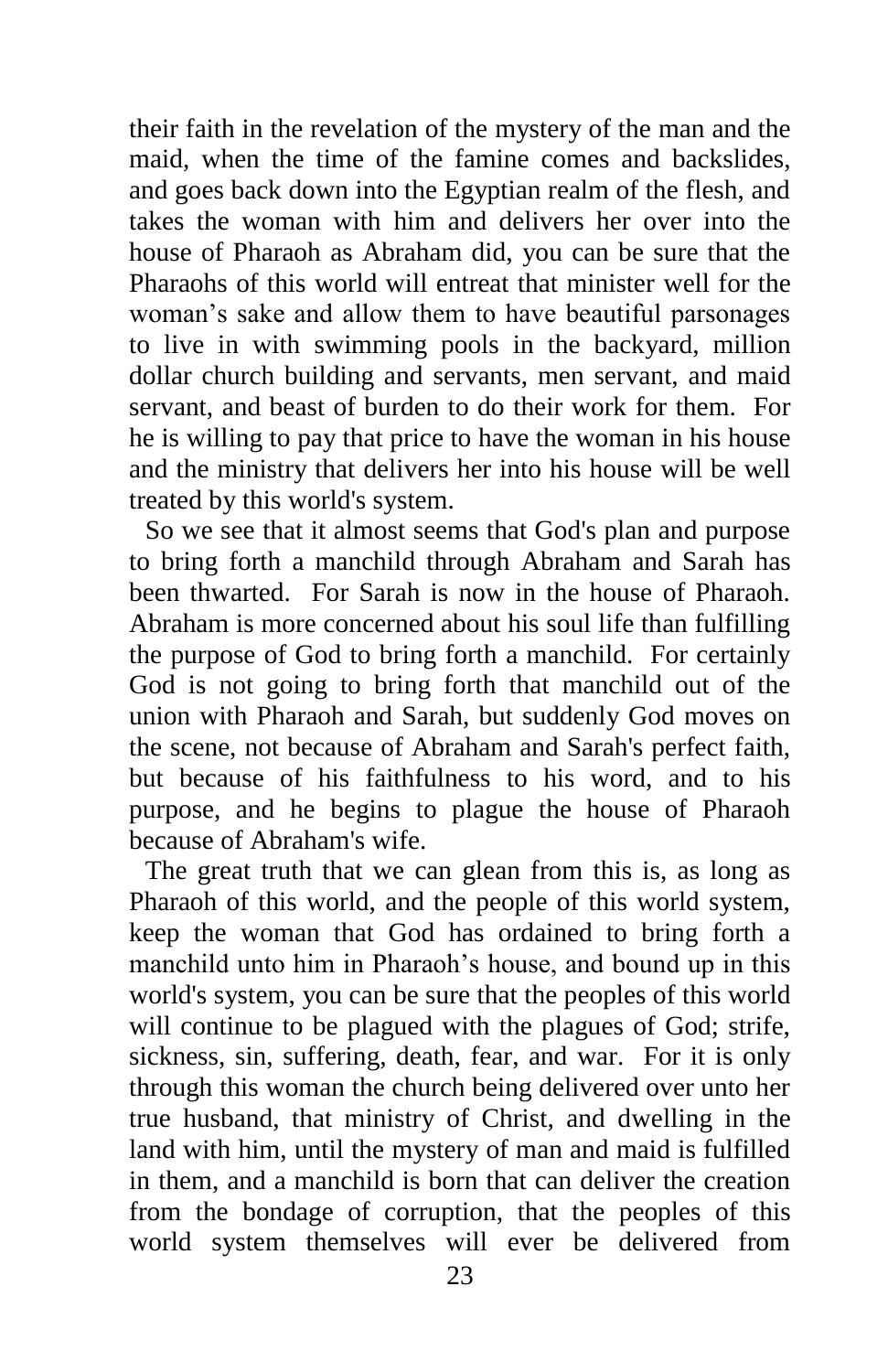sickness and sin, and suffering, and death, and the plagues of God.

Therefore God moved on the scene and he began to plague the house of Pharaoh with many plagues, and therefore Pharaoh called Abraham and said, take thy wife and go back to the land. Through God's faithfulness to Abraham, and not at this point Abraham's faithfulness to God, Abraham and Sarah were delivered, and chapter 13, verse 1, says, Abraham went up out of Egypt, he and his wife and all that he had and Lot went with him unto the south, and Abram was very rich with cattle and with silver and gold.

There was a time when I was a young Baptist minister, when I almost backslid over this scripture. I was pastoring a small Baptist mission with only a little handful of people, living in a little shack that was called a parsonage that had only two rooms: one for the stove and one for the dining room table, the couch, and the bed. Because I did not understand the mysteries that are here, I read where Abraham had backslidden and lost his faith and denied God, denied his wife, lied about her, and yet God brought him out of the experience richer in cattle, silver, and gold than he had been before. When I read that I looked around at my own surroundings and the fact that my total income at that time was fifty dollars every two weeks, and that my wife and baby were living in a shack that most people wouldn't use for a tool shed, and I said Lord, I don't understand. I haven't backslidden and gone back into the Egyptian world system. I'm still striving to win souls, to stay on the land, to tell the truth, and you are sure not making me rich in cattle and silver and gold. But that was before I learned the great truth that in the mystery of scripture, gold is symbolic of deity, the supernatural nature of God, that is being worked in us for our sacrifice, and silver is symbolic of the redemptive work of Christ, or the willingness to suffer with him that others might be redeemed. Cattle in the Old Testament, the flock, were a symbol of God's sheep today that God gives his ministry the privilege to watch over and to feed.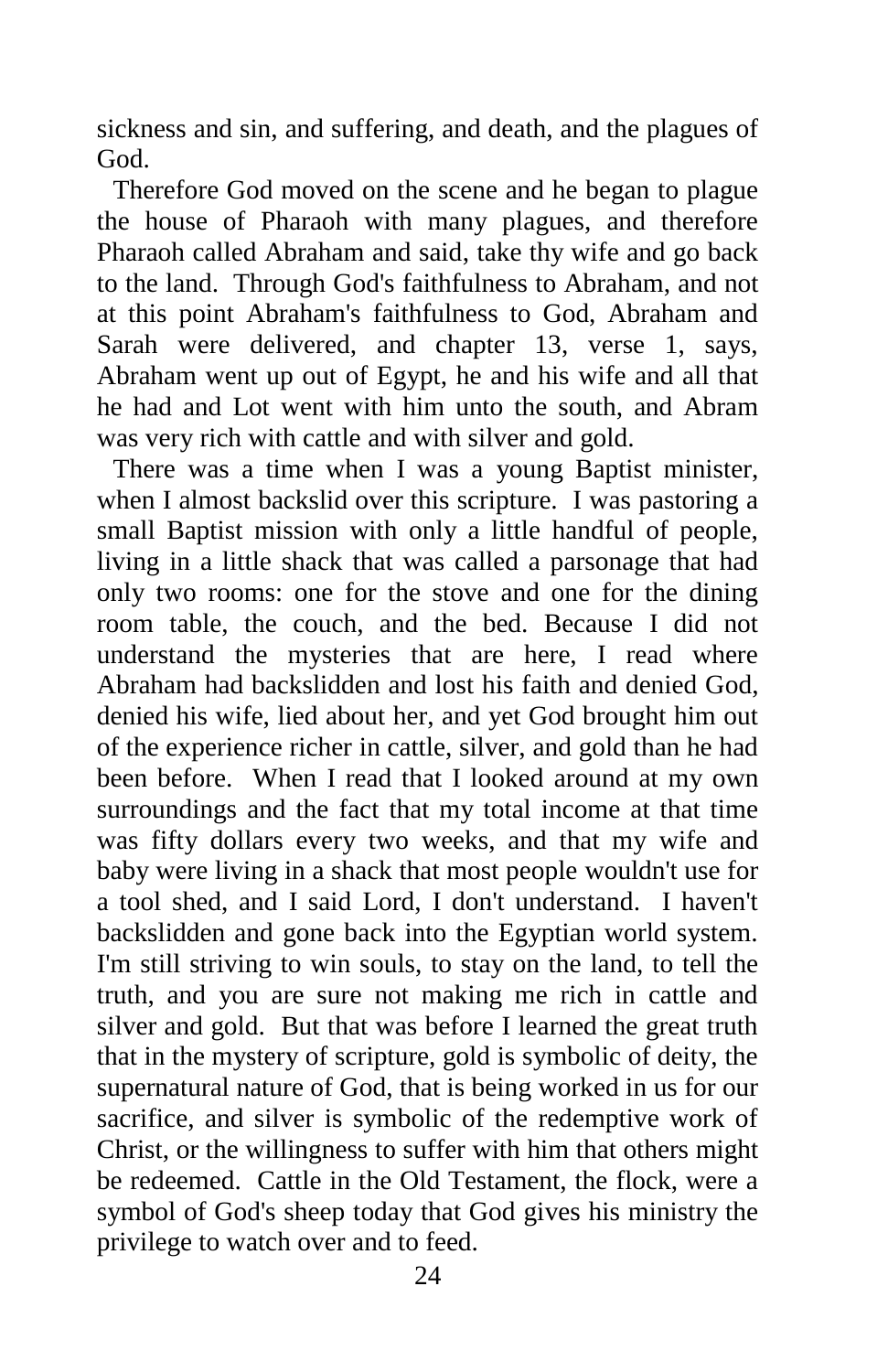Later on as I began to see these mysteries then it dawned on me that there in that little humble place God was working in me the silver of redemption, the gold of his incorruptible nature, and preparing me to watch over a multitude of his cattle and sheep across the world today, that is so great that he has had to give me an airplane in order to get to them all to feed them.

Now I realize that he was truly making me rich in silver, cattle, and gold. I realize that in God's great wisdom, that even though Abraham fell back from the promise of God, that the things he learned the hard way there made him richer in the wisdom of God, and the nature of God when he came out of it.

I realize that what was being taught here is that even though we may backslide, and go back down into the Egyptian world and the flesh, and deny our wife, deny the revelation of God, that God in his wisdom is able to make the hard things that we go through while we are down there and the hard lessons we learn work in us the gold of his nature, and the silver of his redemption. He will not fail to move on the scene in time and bring us back into the land, for he will not allow us to be tempted more than we can bear. Then he will break the famine and renew the promise in our hearts, and because of his faithfulness to his word and purpose, we will come out of the experience richer in the gold of God's nature, the silver of redemption than we ever were before and better prepared to lead God's flock and to feed God's sheep across the world.

But as we continue to follow the life of Abraham, we find in chapter 20 of Genesis, verse one, that Abraham had not yet had this deviation from the mystery of a man and a maid, which produces death and leads to divorce, called denying his wife, purged fully out of him. Therefore there came a time when God let the famine come again to test Abraham, that Abraham might again see that there was yet weakness within him that needed to be purged out.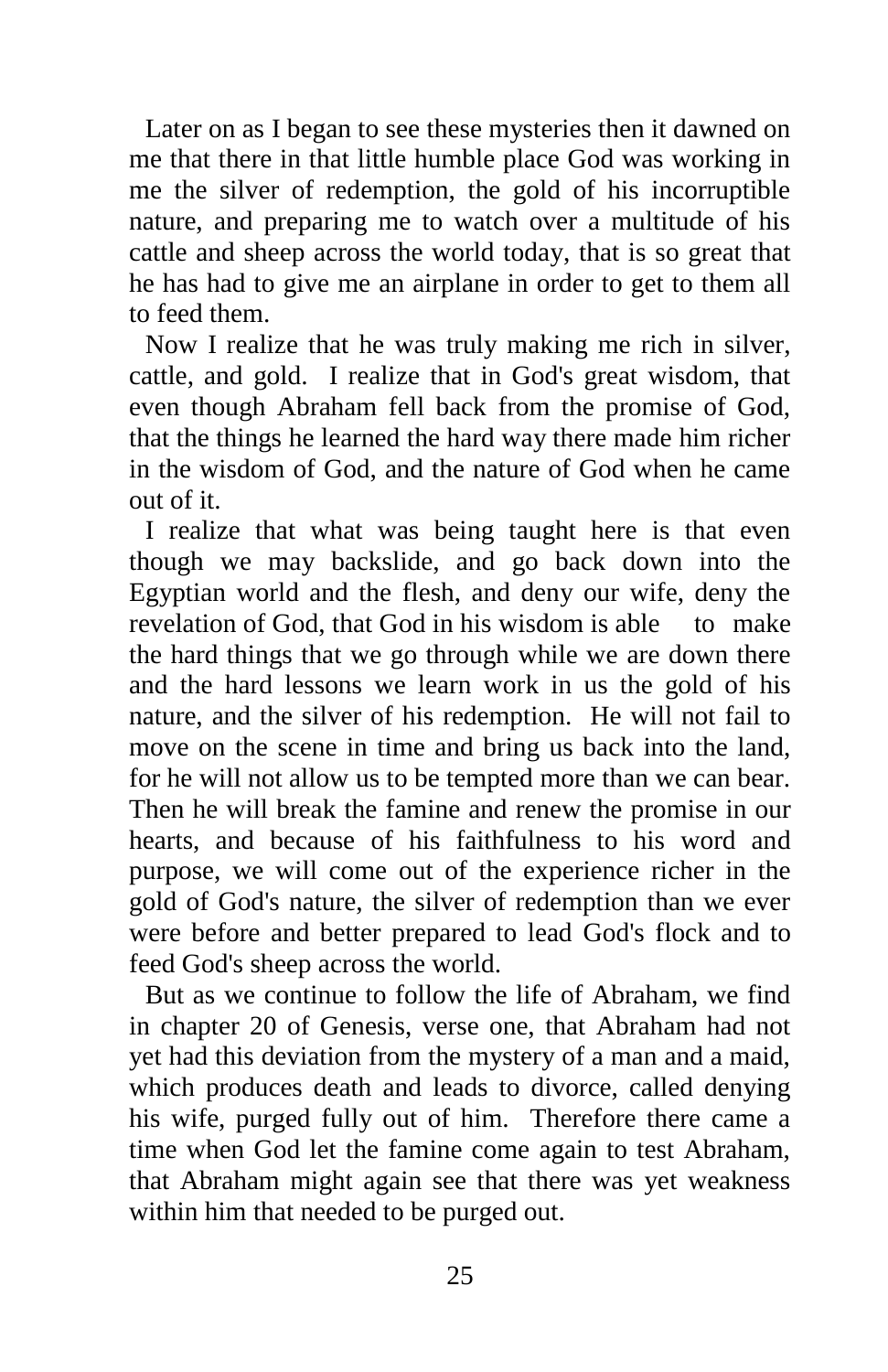Chapter 20, verse 1 says then Abraham journeyed from thence toward the south country and dwelled between Kadesh and Shur, and sojourned in Gerar. Abraham said of his wife Sarah, she is my sister, and Abimelech, King of Gerar, sent and took Sarah. So we see that once again, because there was still within Abraham that weakness that could cause him, when the pressure is on to deny his calling in God, and forget the true purpose for which God has called him out of Ur of the Chialdees which was that he might bring forth a manchild, a holy seed, through his union with Sarah. Forget the promise of a manchild from God. Deny the God ordained relationship between him and his wife, and because that weakness was yet within him, God had to let him go down into Gerar, the place of sojourning again. And I tell you beloved, as long as that weakness is yet within us that can cause us to forget that we have been called out of the Egyptian world system, not to have an individual soul life in God, but so that God might have a husband ministry, and a bride congregation out of whose union he might bring forth an eternal incorruptible manchild. As long as there is that weakness that is within us that can turn away from the true purpose of our calling, and the promise of a manchild to come forth, and deny the God ordained relationship between us, us who are the ministry and the bride congregation, then God will allow the famine and the pressure to come upon us again, and again, and again, and again, until this deviation from the mystery of a man and a maid, which alone produces life, has been purged out of us.

 Now in verse three of Genesis 20, we read that God came to Abimelech by dream by night, and said to him, behold, thou art but a dead man for the woman which thou hast taken, she is a man's wife. Notice the difference between the judgment of God on Pharaoh the first time and the judgment of God promised to Abimelech here. The first time Abraham went down into Egypt and denied his wife, the judgment of God that come on Pharaoh for taking her into his house was only that his house was plagued with plagues, but here to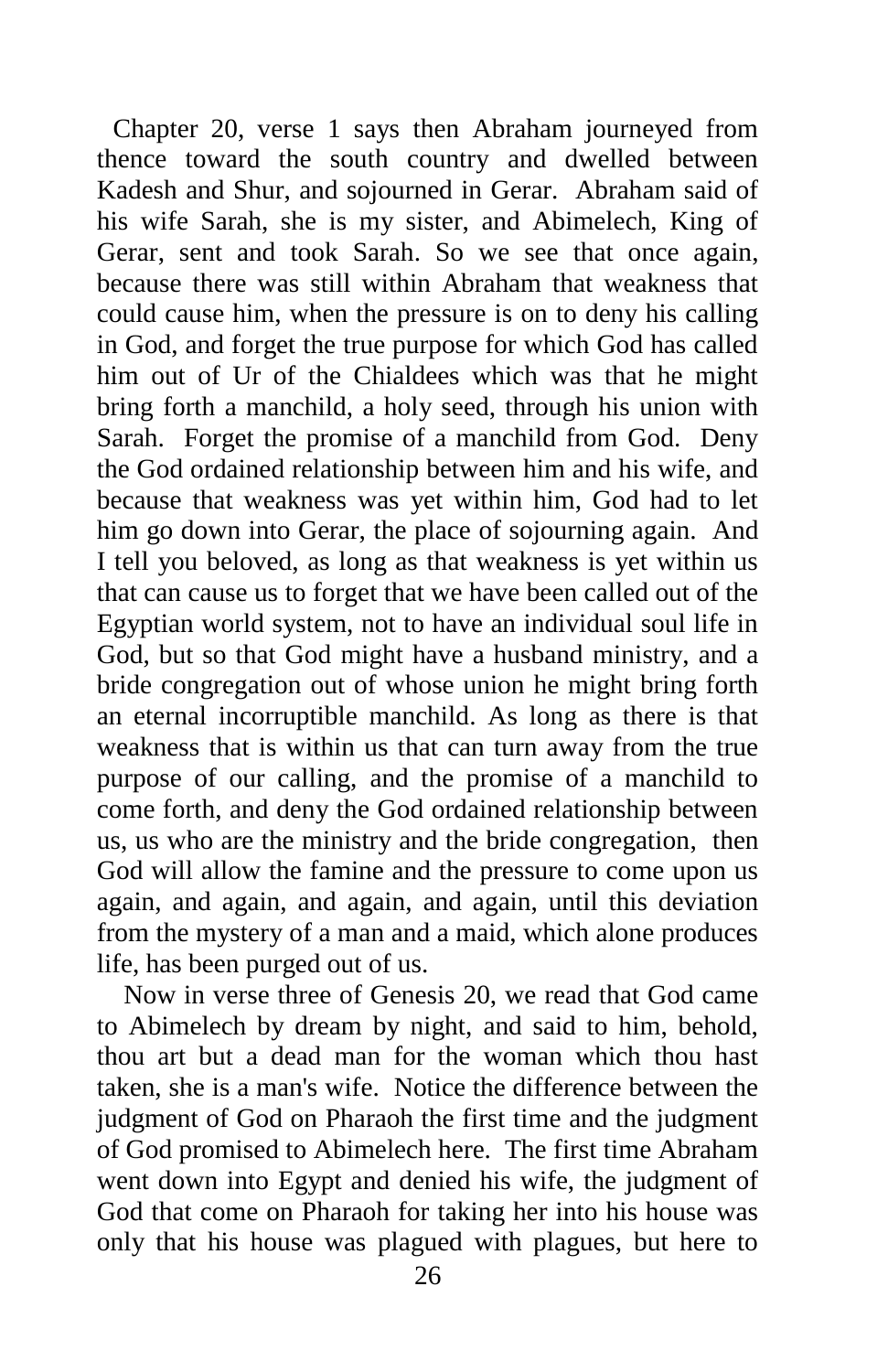Abimelech, the judgment that God promised him for taking this wife from Abraham was death.

 Not just plagues, but death. Complete death, once for all and forever. The reason this is so is because this effort on the part of Abimelech to take the women, the wife of God's elect, Abraham, into his house was a type of the last effort of the god of this world's system. The last effort he is going to make in these last days to take the woman, the true church through which God has purposed to bring forth a manchild, from the true husband ministry that God has ordained for her, to pull her out of God's order.

 Since this is everybody's last chance, and since it is only through the true husband ministry having this woman to bring forth a manchild that shall deliver the creation, if the Pharoahs or the Abimelechs, of this world system were to succeed this time, then it would not just be the plagues and sufferings that they have

experienced all these centuries that would be their judgment, but it would be death forevermore. For their only hope of deliverance, the only hope for the deliverance of the whole creation is that this woman be left to the true husband ministry through whom Christ is going to bring forth in her a manchild, that the creation might be delivered.

 Then we notice in verse 4, Abimelech saying to God, Lord wilt thou also slay a righteous nation? Said he not unto me, she is my sister, and even she herself said he is my brother. In the integrity of my heart and the innocency of my hands have I done this. This sets before us a truth that ought to sober those of us who are the husband ministry, and the bride congregation. For it proclaims to us the truth that we cannot blame Lucifer, the devil, for our backslidings, and for our unfaithfulness to the promise of God, and to the revelation of God, anymore than Abraham could say, it was Abimelech's fault that Sarah wound up in Abimelech's house. For it was not Abimelech's fault. Abraham and Sarah were the ones who had the promises.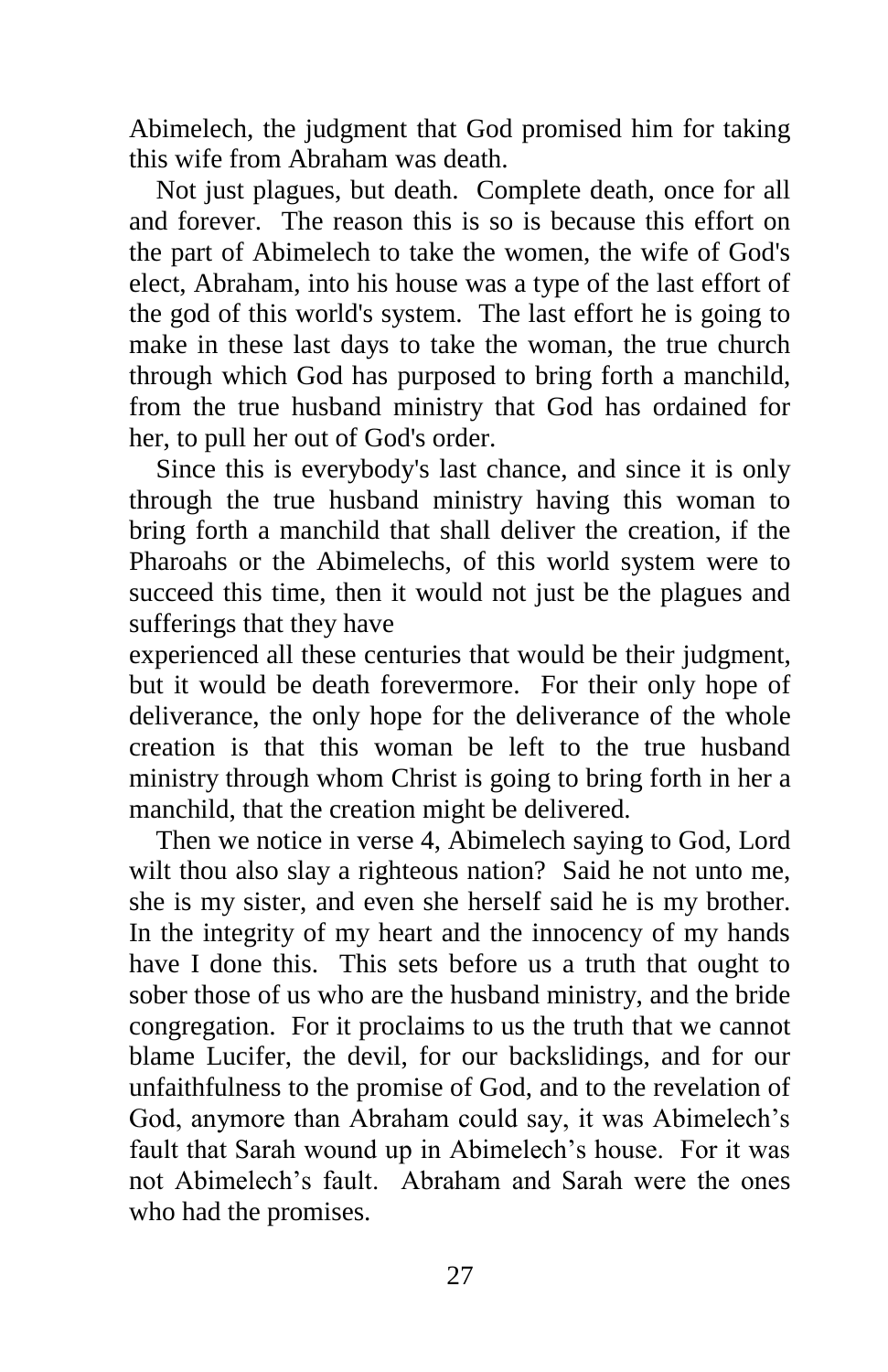They were the ones to whom God has revealed himself, and they were the ones to whom God had been faithful time and time again. They were the ones as Abimelech said to God, who had deceived Abimelech and said, she is my sister, and he is my brother. Above all it was still Abraham's fault, for he was the husband, he was the first one who said to Sarah, say I pray thee thou art my sister.

 Therefore we see that it was not the woman but it was the husband ministry who caused the woman to deny the promise of God that a manchild would be born, and the calling of God for both of them to bring forth a holy seed. So we see today in this New Testament age in every generation since Jesus came, it has been the husband ministry who has been at fault every time the church has backslidden down into the Egyptian realm of the flesh, and forgotten her true calling to bring forth a manchild, and forgotten her true God ordained relationship with her husband ministry. For it has been the ministry that has been responsible before God to build faith in the woman, to stay on the land to strengthen her.

 God has given the ministry his spirit and the word and the promises, and everything they need to do so. But in every generation it has been the ministry first that has fallen back into the Egyptian realm of the flesh and wanted a soul life of their own, instead of loving this woman the church, and giving themselves for her as Christ did, as Paul said in Ephesians 5, and living only for her to fulfill her body and bring forth a manchild from her womb.

 Therefore just as it was Abraham's fault here that Sarah denied the relationship that God had ordained for her with Abraham, and the promise of God, you will notice here that God agreed with Abimelech that Abimelech was innocent and that it was Abraham's fault that Sarah had wound up in Abimelech house.

 Even so we who are the husband ministry have to face the fact that when the woman the church fails today, it is our fault. There is an abomination, under the sun, in the church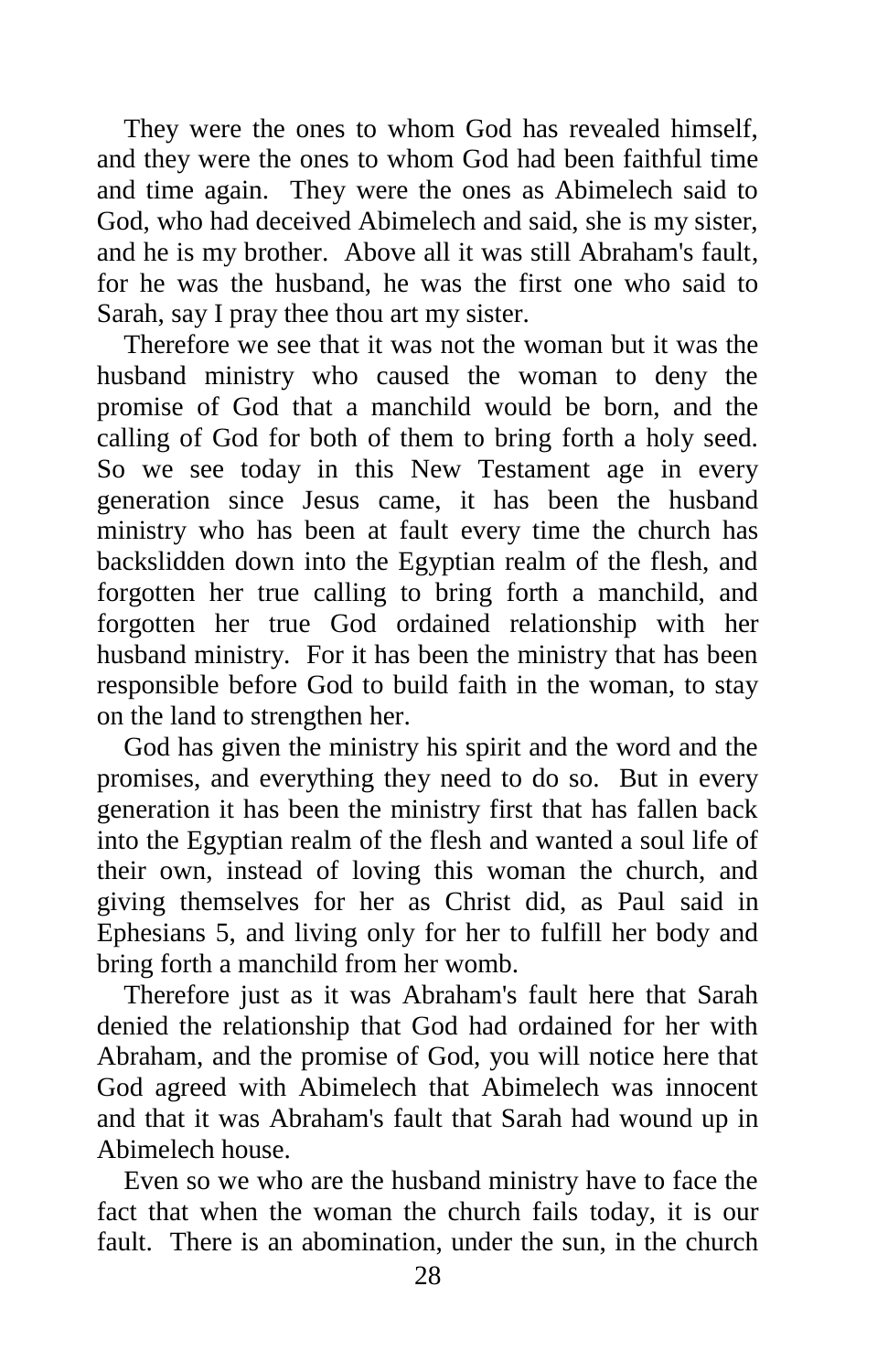of Jesus Christ today, and that is that much of the ministry has taught the woman the church that she must submit herself to her husband either in the natural or to the husband ministry, because the letter of God's word said so and because the law of God said so. But without teaching both her and the husband that God's order is first for the husbands to love their wives and give themselves for them as Christ did for the church. They have gotten the order reversed and they are teaching that wives should submit themselves to their husbands first, and God nor his word teaches this.

 What God and His word teaches is that the order is first for husbands, both in the natural and in the spirit, to love their wives and give themselves for them, as Christ did for the church, living only for them, and having no life of their own as Christ did for his church. To build them a natural house, and a spiritual house to live in, to feed them with natural food and spiritual food, to clothe them with natural clothing and spiritual clothing, and to give up the seed that is in them to fulfill the woman's body and bring forth the fruit of her womb, a manchild.

 Husbands and husband ministries, who fail to do this, try to force their wives to submit to them by quoting to them the letter of the word in Ephesians 5, wives submit yourselves to your husbands, but they do not realize that this is impossible. The woman cannot submit herself to her husband through the law. She does not have within her being the strength to do so. For she is the weaker vessel. When all human flesh fell, in Adam and Eve, God did not stand back and throw down his law through human flesh, the woman, and command her; now you come back and submit yourself to me because the law says so. But the Bible says God, the eternal husband made the first move and went calling for Adam and Eve in the garden, in the cool of the day, and tenderly slew a lamb and clothed them with its coat rather than their own fig leaves of self righteousness and self effort, to submit to him through the law.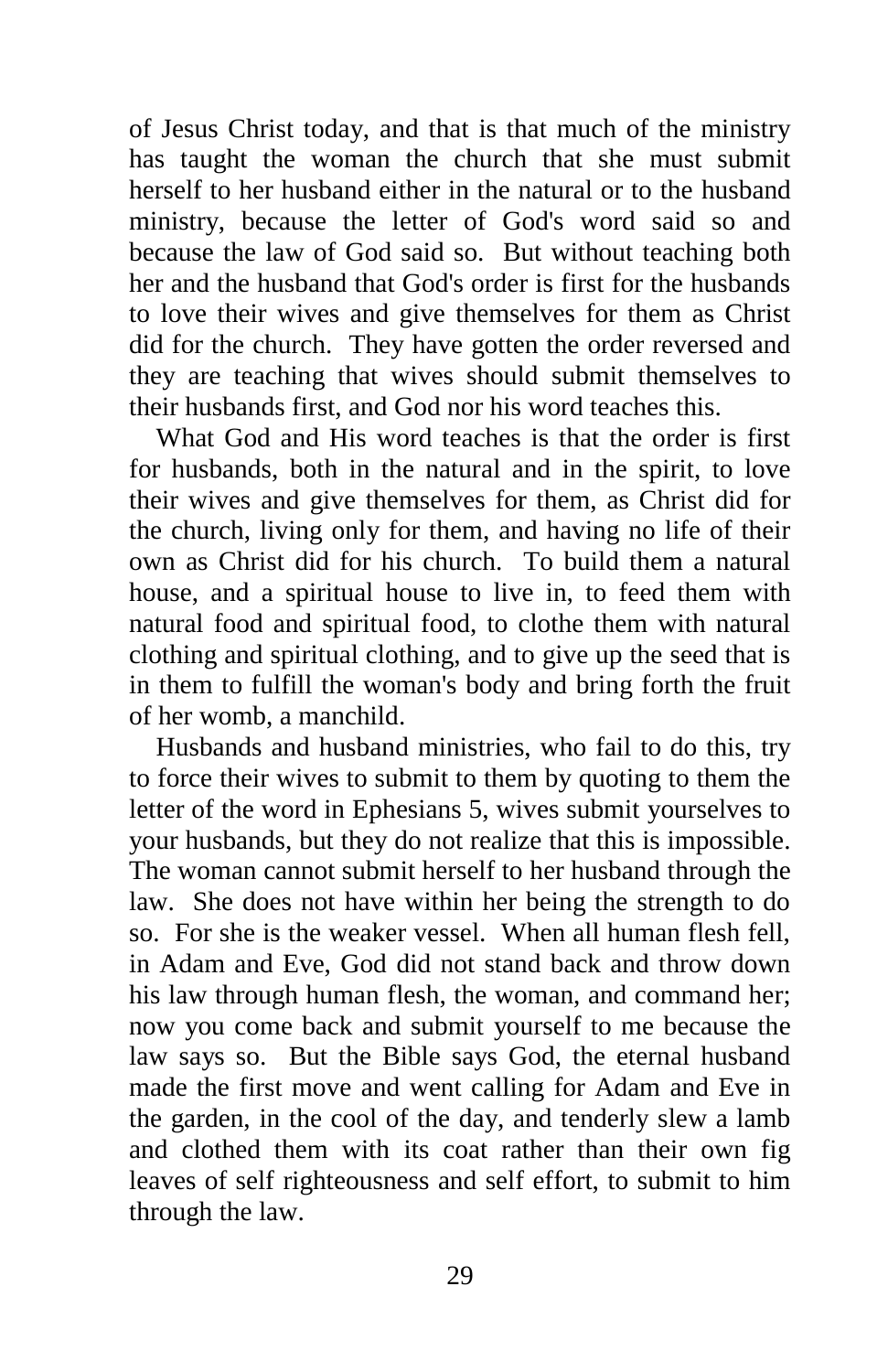Thus signifying that in Jesus he would come one day to give himself for the woman in love, so that she could be drawn into a union with him, so that through that union she would lose her weak inability to submit fully to him. He in giving himself for her, would be able to put his own seed in her and bring forth that strength by which she could lovingly, willingly, submit without the law.

 When Jesus came he did not stand with the letter of the law and command the woman, the church, that she must submit to him because the law and the letter of the word said so, for he knew that she did not have the strength to do so, neither the nature to do so, because the law said so. But he gave himself for the woman, gave up the life that was in him to bring forth in the woman that strength and that life which could give her the strength to lovingly and willingly yield to him. Therefore the effort of both natural men and husband ministry to get their wives to submit to them first, through the letter of the law, without giving themselves for their wives as Christ did the church, to redeem her from her weakness and enable her to submit through love, is completely opposite to God's true order, and will never produce anything but frustration.

 I have seen men who were drunken beasts who did not even walk with God, but could understand the letter of the law, and would tell their wives, the Bible says you are supposed to submit to me. Then they try to force the poor woman to do something that she did not have the strength within her to do through the letter of the law. I have seen ministers seek to force their natural wives to submit to them in everything through the letter of the law. I have seen their poor wives brought under bondage to this through fear and try desperately to do so, to submit to them in all things. But because it was not worked in their nature through their husbands first fulfilling God's order and giving themselves for them in love, as Christ did the church, though they put on an outward show of submission.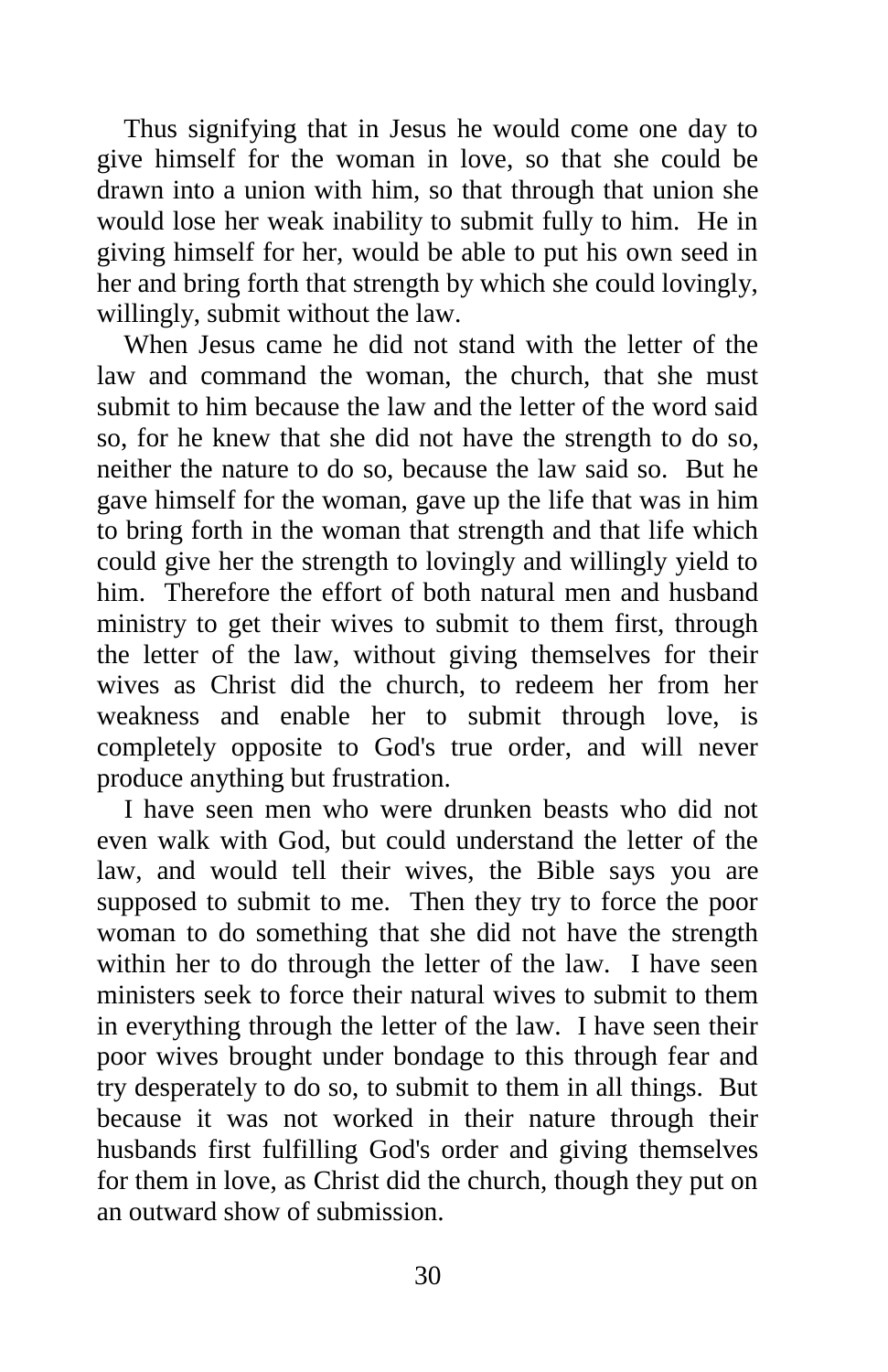It was not worked in their nature and it was only the fig leaves of their own self effort that they try to clothe themselves with, as Adam and Eve tried to clothe themselves with fig leaves, instead of waiting on God to clothe them with the lamb's robe of strength and loving willingness to submit themselves for them in Christ, when he gave himself for his church.

 So we see that unless the man puts the lamb's robe on the wife by giving himself for her, to pour into her, through love, the strength that is in him, so that willing loving submission is worked in her, the woman will never be able to do so,

 I have seen men and ministers today, who have sought to force their wives to submit to them by pointing out the fact that it was the woman that was in the transgression, seeking to force submission from them for that reason. They forget two things. First, that it was precisely because the woman was in the transgression, and therefore had no strength to submit, that God had to come to Adam and Eve first to give himself for them instead of demanding submission out of them first. Jesus had to come to his bride, the church, first, and give himself for her in love to lift her up out of the transgression, so that she would have the strength to submit. Since Jesus the husband came as our example and first gave himself for the woman, that she would have the strength to submit, he delivered her from being under the curse, and in this New Testament age placed the responsibility not on the woman to first submit, but on the man to first give himself for the woman as Christ gave himself for the church. In order that her heart and nature might be changed and that she might have the desire and the strength to submit

 So it is time for us who are the husband to face the fact that just as it was Abraham who first caused Sarah to fail, if the woman fails in the New Testament dispensation we cannot put the blame on her but we must put the blame where it belongs, and on us, and on the husband ministry

 In verse 6, we hear God say unto Abimelech, yea. I know thou didst this in the integrity of thy heart, for I also withheld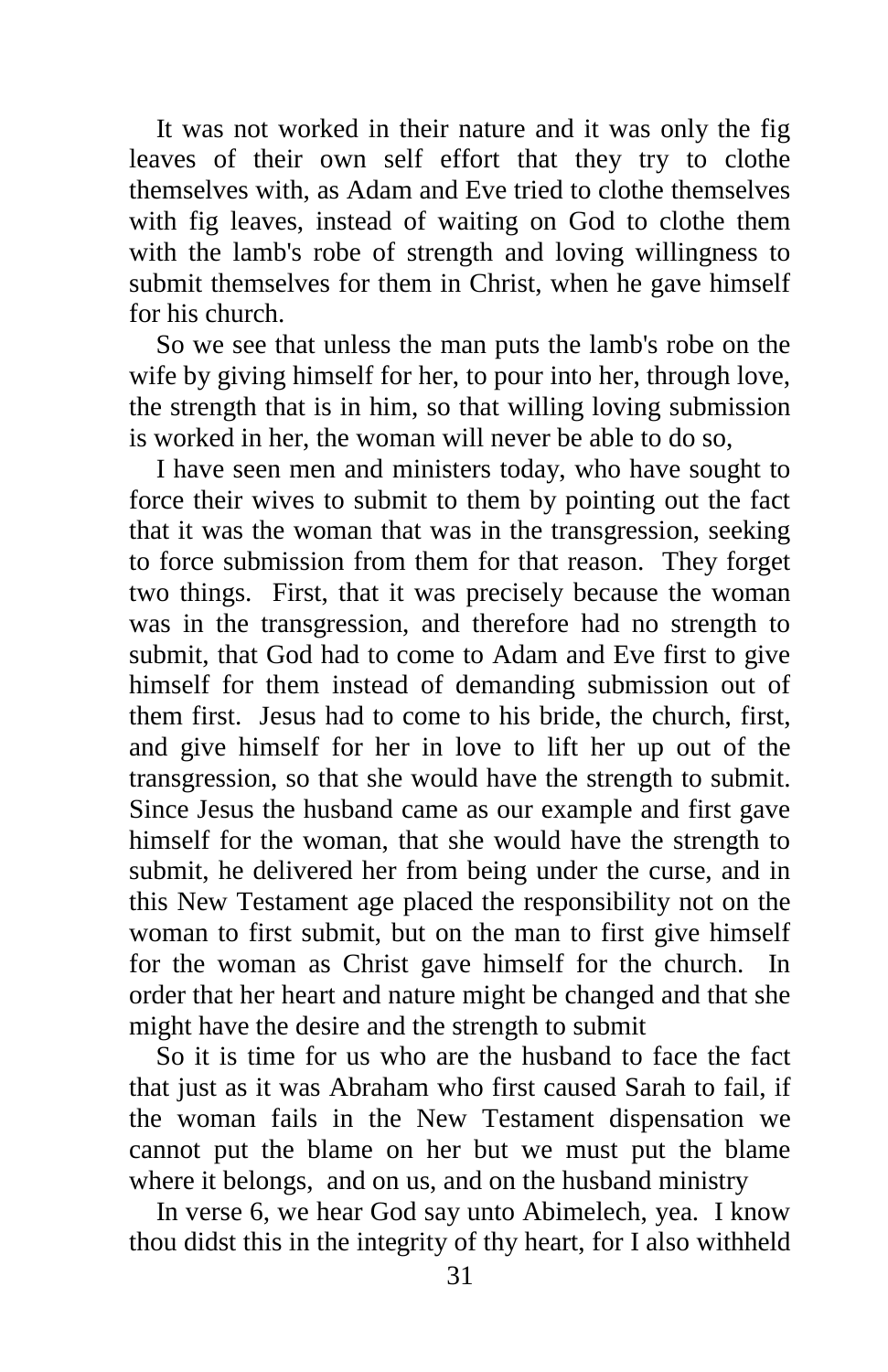thee from sinning against me, therefore suffered I thee not to touch her. So we see that God in faithfulness to his purpose kept Sarah pure and did not allow Pharaoh or Abimelech to defile her. This gives us great hope in this end time, for we therefore know a modern world counsel of churches that denies the new birth, and is not the true woman, will enter into an unholy affinity and union with Pharaoh, and this world system in the last days and yet God is going to preserve the true woman. He is going to preserve her for the true husband ministry that he has elected and ordained to enter into a holy union with her, to bring forth a manchild.

 Everytime the big Church system begins to go into harlotry, God will call the true woman out of her and preserve her undefiled for the true husband ministry, that God has elected and ordained to bring forth the fruit of her womb. Therefore God said to Abimelech, restore the man to his wife, for he is a prophet and he shall pray for thee, and thou shalt live, but if thou shalt restore her not, thou shalt surely die. These words of God also set faith and joy raging in our souls.

 For they reveal that only if this world system finally turns the woman, the church, over to the true husband ministry that God has ordained and elected to bring forth the fruit of her womb, a manchild, shall the creation itself be able to live. For only in the bringing forth of this manchild can the creation be delivered from the death that is upon it. This true husband ministry that God is restoring in the last days, even as God said to Abimelech, he is a prophet. and so the spirit ministry of this last hour is a prophetic ministry

 For the testimony of Jesus is the spirit of prophecy. And it is to that true husband ministry that the spirit of God is going to reveal beforehand the full revelation of God's purpose for this earth in the last days, and they alone will be able to move into it, in a way that in their burden for the creation, even Abimelech and Pharaoh's house shall ultimately be delivered ,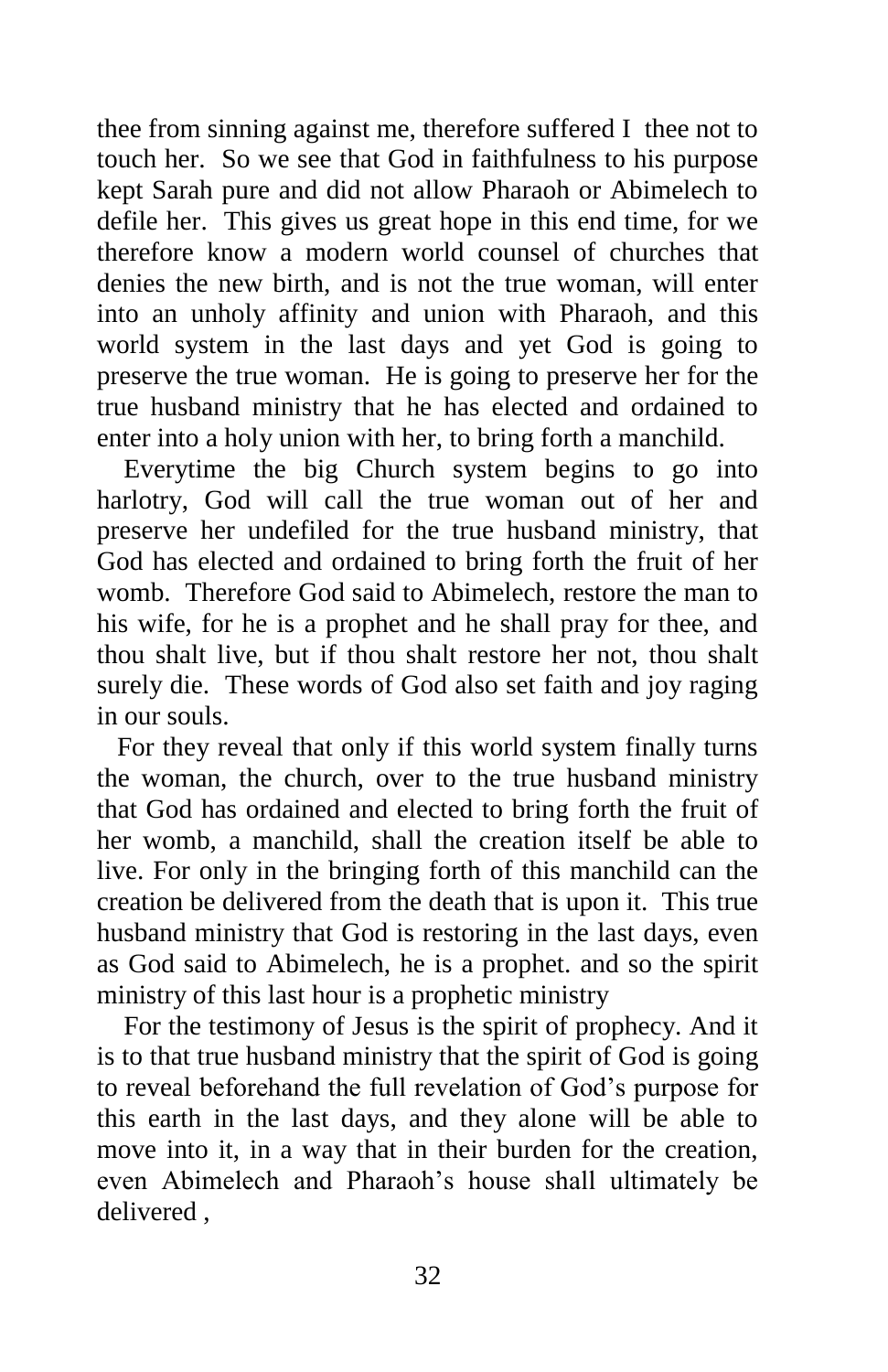Verse 14 says so Abimelech took sheep, oxen, menservants, and women servants and gave them unto Abraham and restored Sarah his wife and Abimelech said, behold my land is before thee, dwell where it pleaseth thee.

 So we see that after God had wrought in such a mighty way, all of Abimelech's land was before Abram, and he was free to walk up and down in the midst of it, and dwell wherever he pleased. There is going to come a day beloved, when God has made it real to this world system that his elect husband ministry is the prophet of God, who in union with the woman the Church, shall be able alone to deliver them, that we are no longer going to be strangers and sojourners in this world. The land will no longer belong to the Abimelech world system, but the whole land will be before us, the whole earth, and we shall be free to manifest the glory of our God in it, and dwell in it wherever we will.

 Then verse 16 says, and unto Sarah, Abimelech said, behold I have given thy brother a thousand pieces of silver, and behold he is to thee a covering of the eyes unto all that are with thee and with all other, and thus she was reproved. So Abraham prayed unto God and God healed Abimelech, and his wife and his maid servants, and they bare children, for the Lord had fast closed up all the wombs of the house of Abimelech, because of Sarah, Abraham's wife.

 In closing we want you to see the three great blessings that Abraham, Sarah, and Abimelech came out of this experience with. Abraham got a thousand pieces of silver, Sarah got a covering for her eyes, and Abimelech and all his house got healed and his wives wombs were opened up, so that they could bring forth children also.

 First Abraham got a thousand pieces of silver. Those who know the mystery of Christ know that silver, wherever it is found in the Bible speaks of the redemptive work of Christ, the willingness to suffer to redeem others. Zero in the numerology of scripture is nought or nothing. Three is the number of completion, and one represents union or oneness with God. Therefore, Abraham received one thousand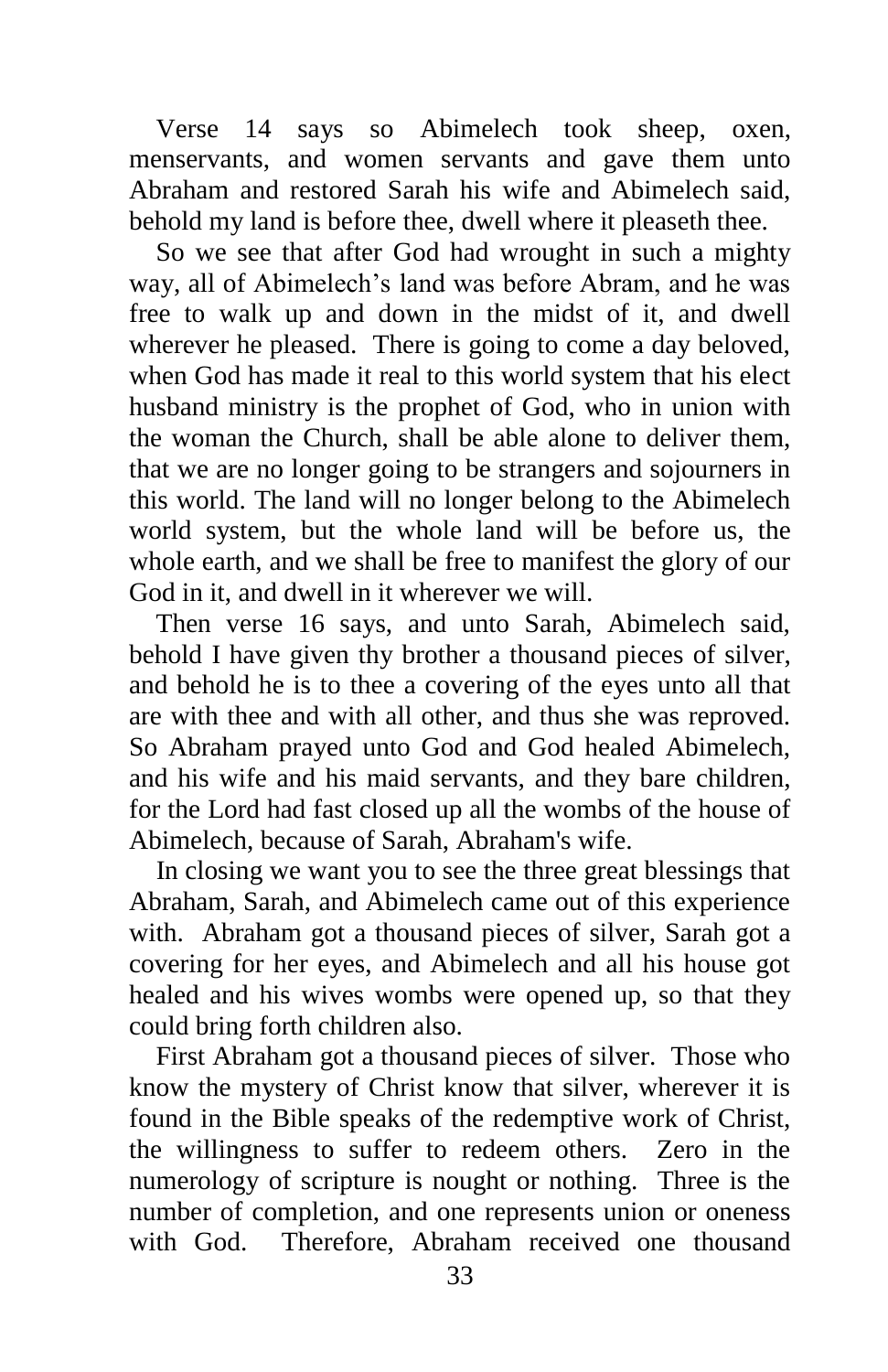pieces of silver. One and three zeroes typifies to us the great truth that God had finally brought him to the fulness of nothingness in himself and therefore complete oneness to God, and therefore he was ready to bring forth the manchild. We find this same one thousand pieces of silver in the Song of Solomon. Where Solomon, the king, who owned the vineyard got one thousand pieces of silver, but the labourers in the vineyard received only two hundred, thus signifying that when we come to the completion of nothingness in ourselves, and thereby perfect oneness in him, we will have come forth in the son and no longer will be just labourers in the vineyard with only two hundred pieces of silver. But we will have the

thousand pieces of silver, the fulness of redemption wrought in us and therefore prepared to go forth as the manifested sons of God. Ready to bring forth the manchild in us as Abraham was here, now ready to bring forth the manchild with every deviation from the man and maid mystery finally purged out of him.

 At this point we see his name has been changed from Abram to Abraham. Abram means father of a nation, but Abraham means father of a multitude. While he was still growing in his faith and union with God, his name was Abram, and he was only worthy to father a nation, natural Israel in the natural. But here when he received the one thousand pieces of silver he was brought to the completion of nothingness in himself, perfect oneness with God, and therefore in God was the father of the multitudes and worthy to

bring forth the manchild, a type of Jesus through whom all the multitudes in the earth should come to know salvation.

 Sarah received a covering for her eyes. From this point on, her eye was single toward her husband, and she could see no other man save him. Thus signifying when the woman the church, has been down with her husband through all these denials of the true man and maid mystery, and finally that deviation has been purged out of both of them, and her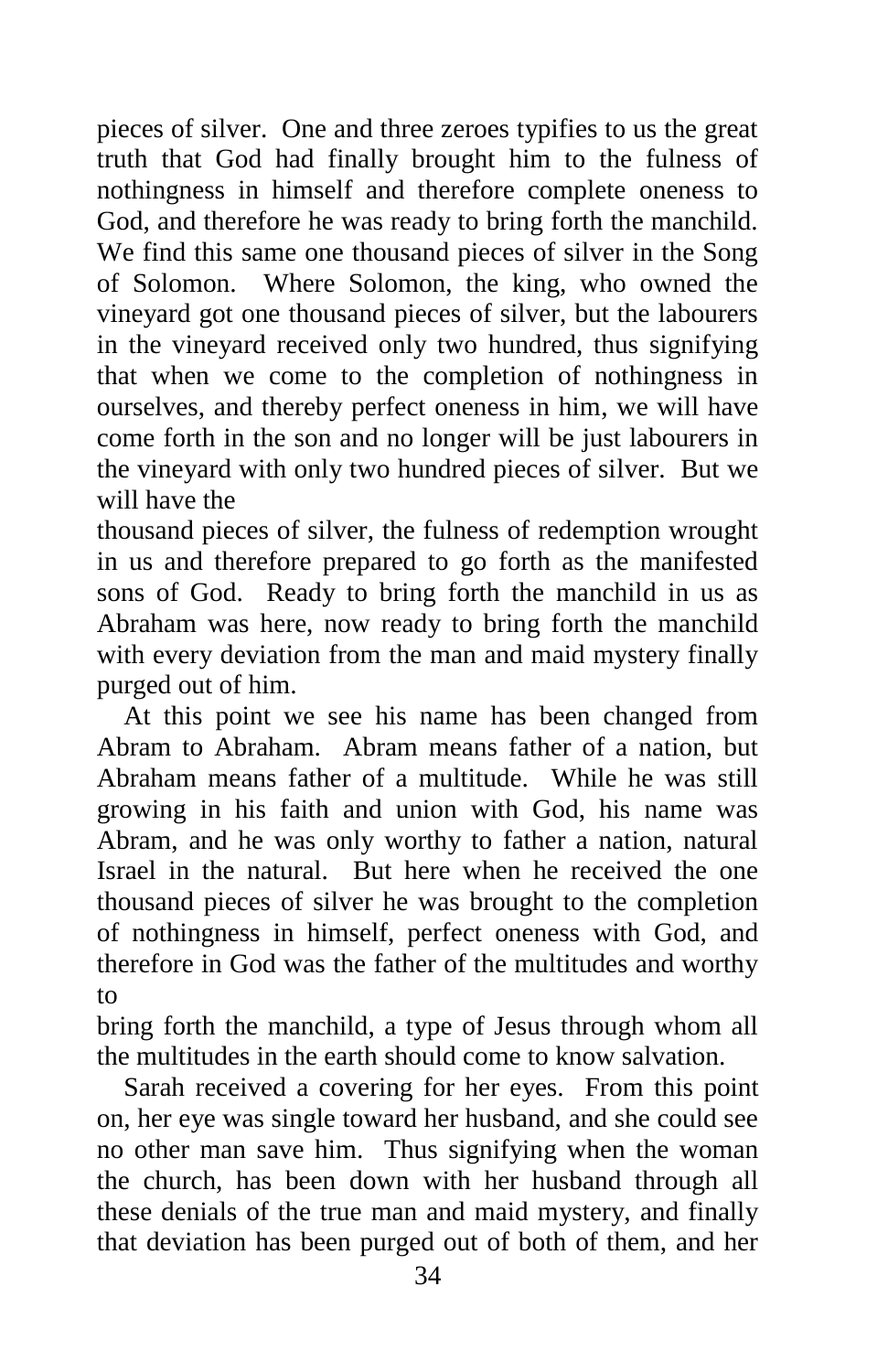husband ministry has the one thousand pieces of silver, and been brought to the completion of nothingness in himself, and therefore one with him who is fully willing to give himself for her. To live only for her that he might redeem her with redemptive love, then she will be fully submissive, then she will have eyes only for her husband, then her husband ministry will be a covering for her eyes. They will not have to quote the letter of the law to get her to submit. You will notice at this point also that Sarah had also had a change of name. Her name which was formally Sarai, which means contention, was now changed to Sarah, which means princess.

 For God had finally purged out of her all deviations from the man and maid mystery, and in being no longer a contentious woman, but one brought into true submission to her husband, she had become a princess, part of the family of royalty, ready to bring forth a manchild. Thus signifying that when the woman, the church, has had purged out of her all deviations from the mystery of a man and a maid, and brought unto full submission to her true husband, Jesus, through this husband bridegroom ministry so that her husband is a covering for her eyes, she will be no longer just a contentious church woman, but she will be a princess, dwelling in the royal family of God. The wife of the Son of the King, and thereby worthy to bring forth a manchild, an incorruptible manchild in these latter days.

 Therefore, chapter 21, verse 1 says, the Lord visited Sarah, and the Lord did unto Sarah as he had spoken, for Sarah conceived and bear Abraham a son in his old age, just as God had promised. Thus revealing that when every deviation from the mystery of a man and a maid has been purged out of the husband ministry, and the woman church, where the woman will have become a princess and the husband will have his thousand pieces of silver, and the Lord will visit them at the set time then the incorruptible many membered, manchild will be born.